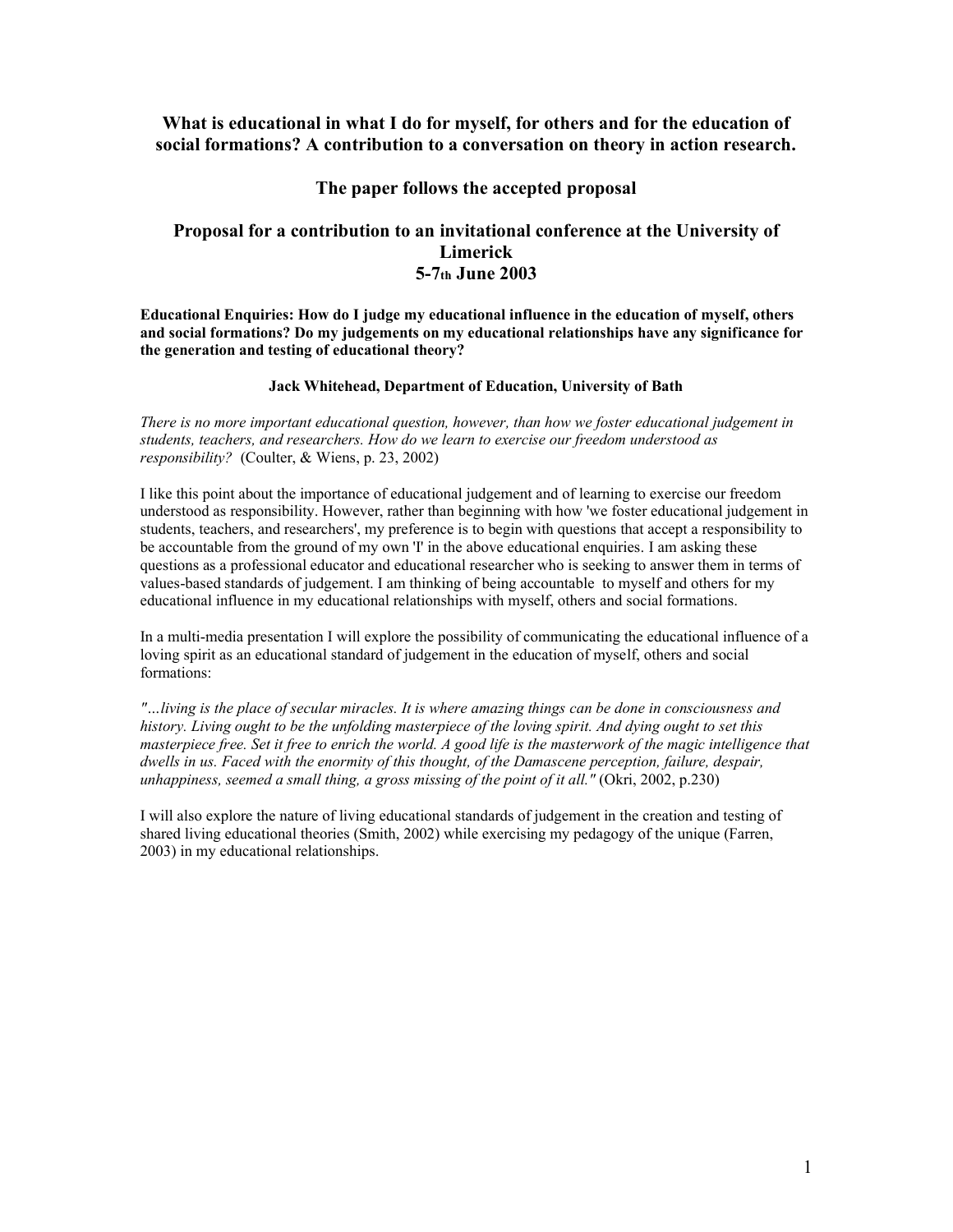## **A contribution to a conversation on theory in action research: What is educational in what I do for myself, for others and for the education of social formations?**

I started my work as a teacher on the 4th September 1967 with a life-affirming energy. I married Joan in the same week and have vivid memories of the way we expressed our life-affirming energy in our work and play. I'm hopeful that our daughter Rebecca and our son, Jonathan carry such energy.

The mystery of the source and sustaining emergence of this life-affirming energy is all the more remarkable in the face of the certainty of my own death and my desire to feed life with death rather than death with life as Alan Rayner expresses this so well in his poem Sphagnum Moss (Rayner, 2003a). My thoughts on the positive value of death have also been well expressed by Foucault:

*"The particular value of meditation on death is not only that it anticipates what is generally considered as the greatest misfortune, it is not only that it makes it possible to convince oneself that death is not an evil; it offers the possibility of casting, in anticipation so to speak, a backward glance on life. In considering oneself on the point of dying, one can judge each of the acts that one is in the process of committing according to its own worth.* (Eribon, p. 331-332, 1989)

I also started my work in education with a passionate belief that making a contribution to the education of individuals and social formations would enable me to live a worth while life. I am hoping that you can see that I still carry the passion and the belief in this contribution to a conversation on forms of theory in action research.

I do not want to dwell on the history of my action research programme into the nature of living educational theory because I want to focus on its present generative phase into the nature of the living educational standards of judgement that can be used to test the validity of living educational theories. As I say this I recognise that others have the right to question and challenge the validity of the ideas on living educational theories that are forming my research questions. I am thinking in particular of these four ideas:

- i) The experience and idea of 'I' as a living contradiction can be included in claims to educational knowledge.
- ii) Individuals can create their own living educational theories as descriptions and explanations for their own learning in enquiries of the kind, 'how do I improve what I am doing?'
- iii) Clarifying the meanings of the embodied values in educational practice in the course of their emergence in the practice of educational enquiry can transform the values into living and communicable educational standards of judgement.
- iv) Pedagogising the generation and testing of living educational theories can contribute to the education of social formations and inclusional forms of life.

The present phase of my research programme into the nature of educational theory is focused on the clarification of embodied values and their transformation into living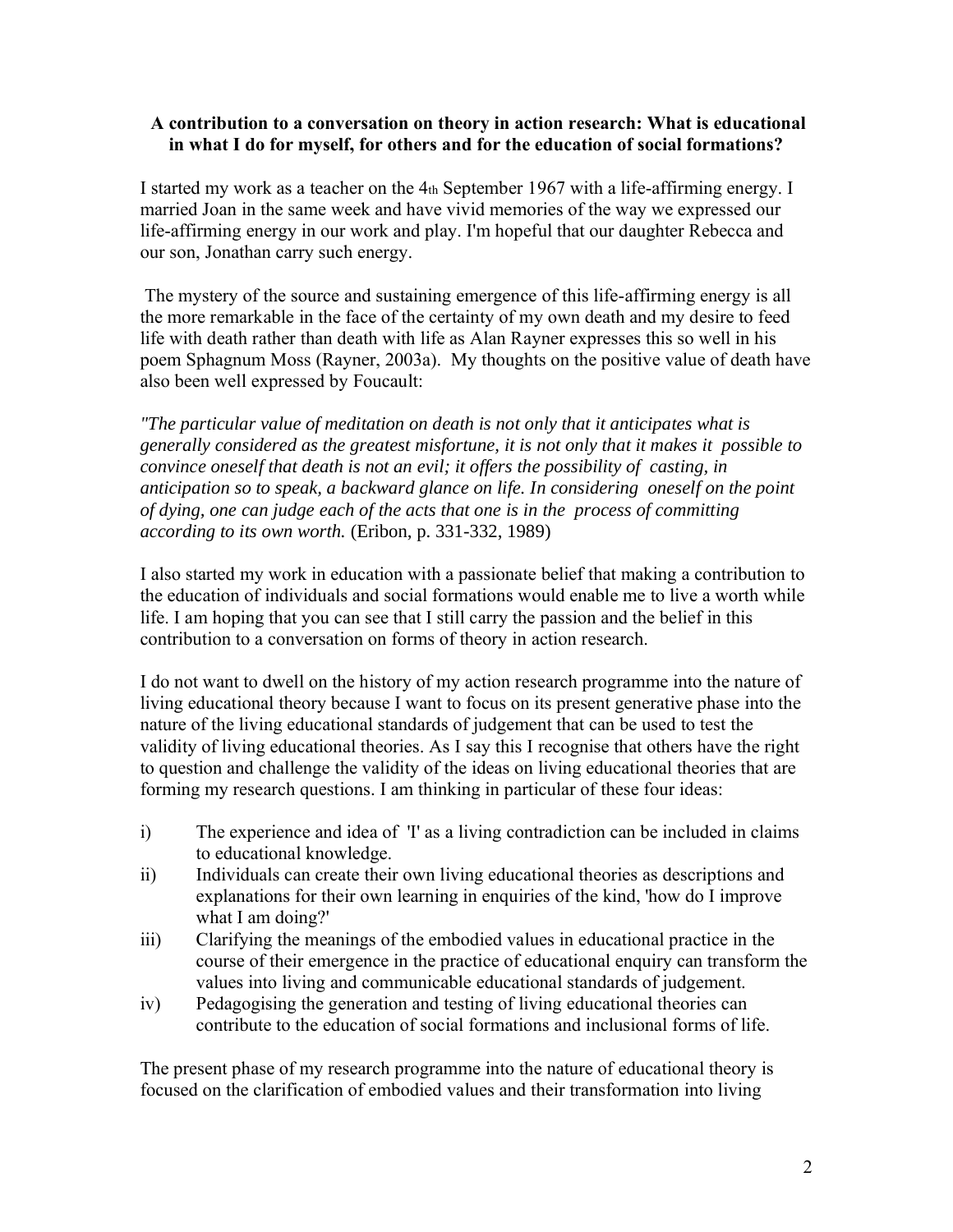standards of judgement. I want to emphasise that I am not expressing, defining and communicating my living standards to 'impose' them on any of your own theories. I am seeking to clarify for myself the values I live by. In sharing these with you and inviting you to assist me in taking my enquiries forward I am hopeful that you will find something of value for yourselves. The words I am using, in a process of ostensively clarifying my values-based standards of judgement, are:

- life-affirming energy,
- loving warmth of humanity,
- living a productive life,
- responsibility,
- expressing humour in relation to living values of humanity,
- educational influence in the learning of others,
- influencing the education of a social formation.

These are not exhaustive and I am probably drawing your attention to too many values for me to communicate my meanings in this brief contribution to a conversation on theory in action research. I hope you feel moved to access the full paper from the web (Whitehead, 2003) and respond by helping me to strengthen the generativity of my research programme into educational theory or show me where it has become degenerative and should be transformed.

# **The emergence of a living educational theory from my action research.**

I began my work at the University of Bath in 1973 with the intention of contributing to a reconstruction of educational theory. I wanted to do this because of a recognition in 1971 that I had made two mistakes in the view of educational theory that was influencing my professional learning. The first mistake in my thinking was that educational theory was constituted by the philosophy, psychology, sociology and history of education. My mistake was well put by Paul Hirst in 1983 when he said that the practical principles in what teachers were doing were, *"regarded as at best pragmatic maxims having a first crude and superficial justification in practice that in any rationally developed theory would be replaced by principles with more fundamental, theoretical justification."* (Hirst, 1983, p. 18). My mistake was in thinking that the practical principles in what I, as a teacher, was doing in my educational practices would be replaced in any rationally developed theory by principles with more fundamental theoretical justification. I should just say that I value my mistakes, errors and failures in the sense that their recognition is related to a desire to improve what I am doing and to the experience that such improvements are related to my not persisting in error.

My second mistake was in holding to the view of educational theory that has been defined clearly by Richard Pring:

*" 'Theory' would seem to have the following features. It refers to a set of propositions which are stated with sufficient generality yet precision that they explain the behaviour of a range of phenomena and predict which would happen in the future. An understanding*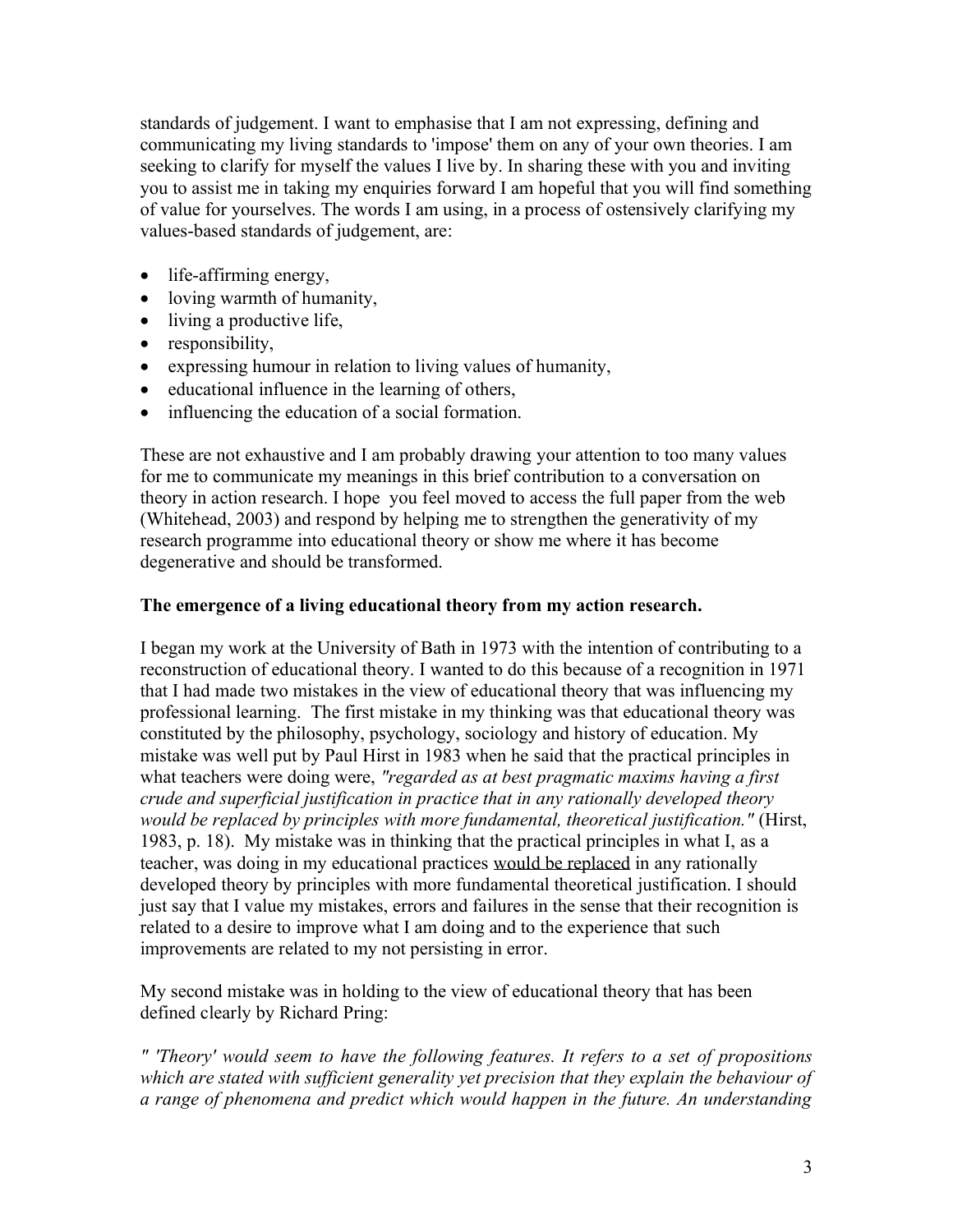*of these propositions includes an understanding of what would refute them."* (Pring, p. 127).

In saying that this view of theory is mistaken in relation to my living educational theory I do not want to be understood as saying that I am completely rejecting this view of theory. I am only rejecting the idea that this is the only view of theory. I am offering a different view of theory in my living educational theory. Let me emphasise that I value the propositional view of theory in relation to disciplines other than the disciplines of education, such as educational enquiry and educational practice. Indeed my accounts of my learning in my action research over the past 30 years contain numerous acknowledgements of insights from such theories that have extended my cognitive range and concern.

However, because I could not 'derive' a valid explanation either for my own educational development or for my educational influence in my students' learning from the interconnected sets of propositions of the above theories, either individually or in any combination, I decided to produce my own. I called the explanations I produced for my own learning, and for my educational influence with my students, my living educational theories. I did this to distinguish the explanations I produced for my own learning, in my action research, from the explanations that could be derived from the interconnected sets of propositions that constituted the traditional disciplines of education.

The numbers of other practitioner-researchers who have embraced the idea of producing their own living educational theories, together with the evidence in the living theory section of actionresearch.net, which shows the legitimation of living educational theories in the Academy, seems to indicate that a living theory research programme continues to offer a generative and transformatory potential to individuals and communities of educational action researchers.

My present interest in the nature and communicability of living educational standards of judgement in this conversation on theory in action research is connected with my desire to revivify educational standards. The language of targets and testing now dominates educational discourse in England with the disciplinary power of the state apparatus imposing conformity to externally set targets. There is some evidence that resistance to the damaging influences of these standards is having an effect on government policy in that these controls are being relaxed in relation to the SATs for 7 year olds in England. I want to contribute to this resistance and transformation by doing what I can to help to revitalise educational practices in a range of educational contexts by developing living educational standards of judgement.

Perhaps I can communicate what I am trying to do by contrasting the meanings of love communicated by John Donne's The Extasie with what Tannen refers to as the comically solemn ineptitude of a conceptual analysis of love:

"Whence, like a pillow on a bed, A Pregnant banke swel'd up, to rest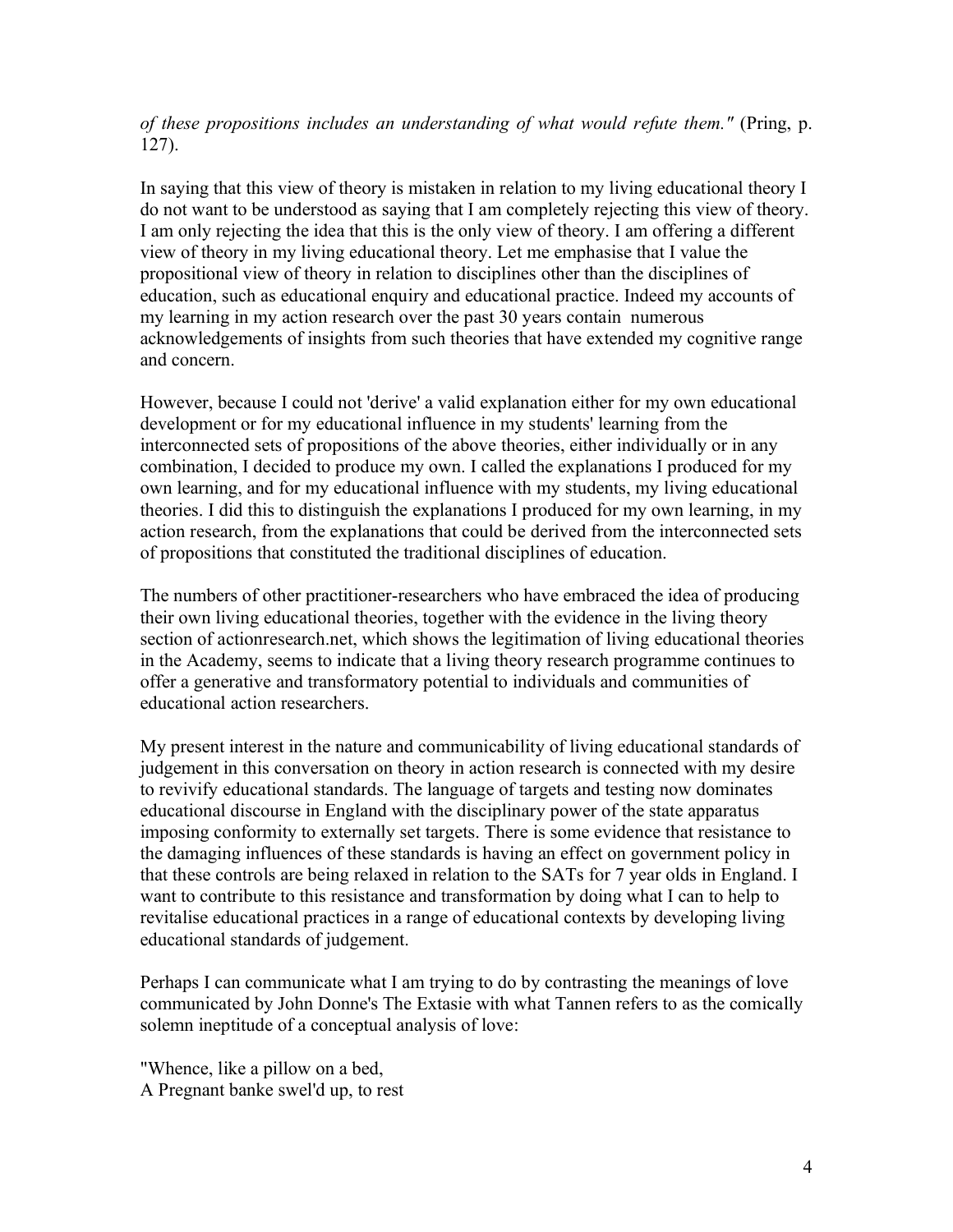The violets reclining head, Sat we two, one anothers best. Our hands were firmely cimented With a fast balme, which thence did spring, Our eye-beames twisted, and did thred Our eyes, upon one double string; So to'entergraft our hands, as yet With all the meanes to make us one, And pictures in our eyes to get Was all our propagation. (Donne, p. 55)

This poem, carries meaning to me of love as a living relationship. It carries the meaning of love as a communicable standard of judgement through the poetry. In seeking to establish such educational standards, I want to avoid the crippling mutilations of meaning that can be imposed on educational values and standards through the imposition of inappropriate conceptual analyses such as the following analysis of love:

*Having defined the field of investigation, we can now sketch the concepts analytically presupposed in our use of 'love'. An idea of these concepts can be gained by sketching a sequence of relations, the members of which we take as relevant in deciding whether or not some relationship between persons A and B is one of love. These are not relevant in the sense of being evidence for some further relation 'love' but as being, in part at least, the material of which love consists. The sequence would include at least the following:*

*i) A knows B (or at least knows something of B) ii) A cares (is concerned) about B A likes B iii) A respects B A is attracted to B A feels affection for B iv) A is committed to B A wishes to see B's welfare promoted.*

*The connection between these relations which we will call 'love-comprising relations' or 'LCRs' is not, except for 'knowing about' and possibly 'feels affection for' as tight as strict entailment. (Newton-Smith, W. pp 118-119,1973)*

Tannen goes on to ask:

*The analysis continues in the same vein, prompting the question: How has such comically solemn ineptitude become possible? For it isn't as if this comes out of the blue; the philosophical climate is such that if one chooses to write on such a topic as love - more the kind of thing that Iberians are expected to do - there are strong forces leading one to do it in the style of the quoted passage." (Tannen, p. 459, 1980)*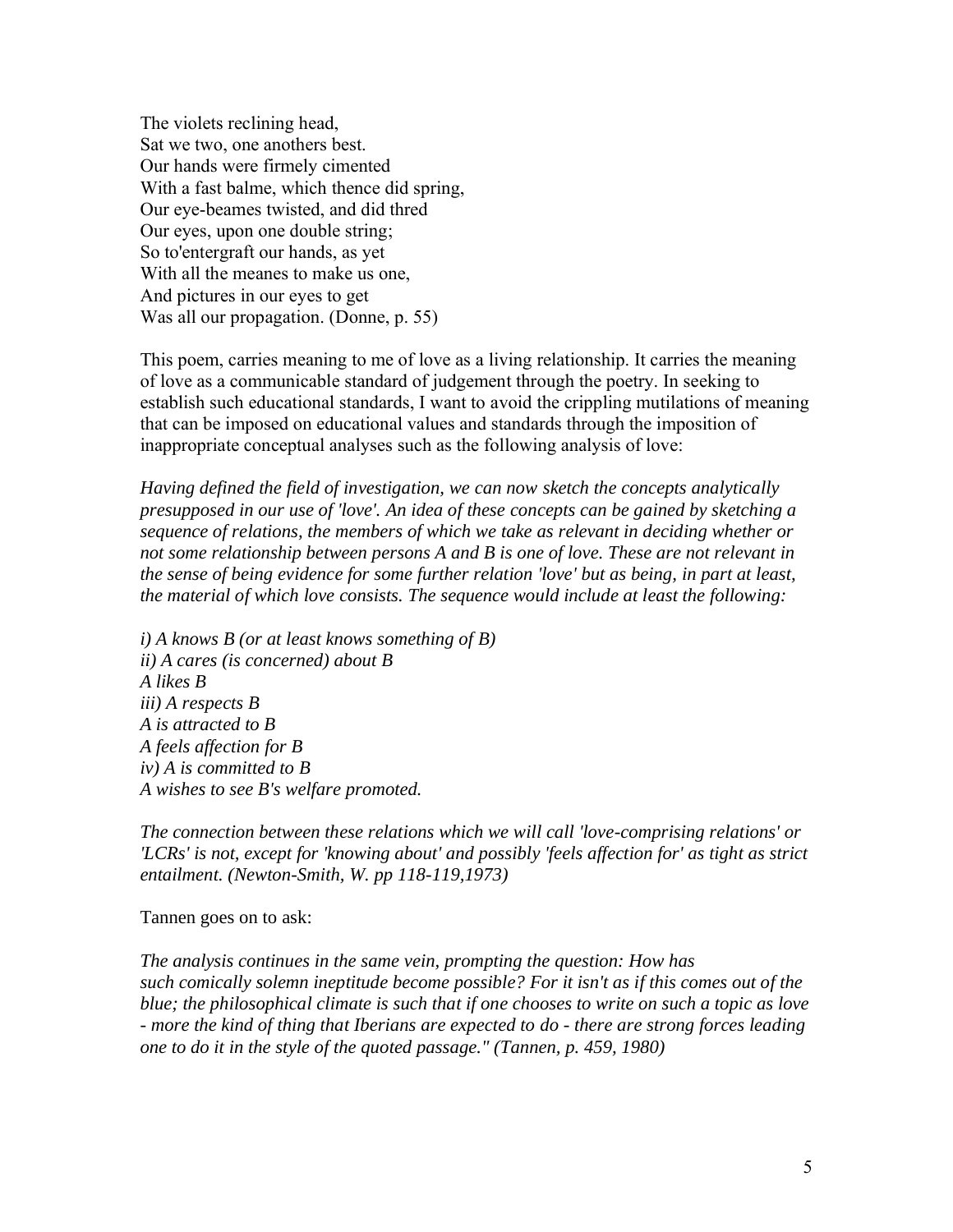My aim is to see if I can revitalise educational standards of judgement by reconstituting their meanings from the ground of living educational relationships. To do this I will start in my own relationships and ask for your help in developing a shared language for communicating the meanings of living standards of educational judgement. I want to develop a shared language, not because I want you to use my language in the construction of your educational theories. You are free to create your own meanings. Yet, I do want to develop a shared language so that we can help each other to take our enquiries forward in ways that respects the originality of mind and critical judgement of the other and can share the affirmation that comes with the recognition that another has found value in our ideas in the creation of their own.

Having shared drafts of this presentation with friends and colleagues at Bath and listened to their responses I have decided not to focus on a language of love or loving spirit because the complexity of the responses. The complexity included conversations about the role of the erotic when I talked of love and a loving spirit. This complexity made it difficult to developed a shared understanding of my meanings of love and loving spirit in my educational relationships. However, what did appear to be shared was an understanding of the educational influence of a life-affirming energy others acknowledge that I bring into my educational relationships. I'd like to see if I communicate the meanings of this life-affirming energy together with some other educational standards in my educational relationships. I am unsure of the words to use to describe this energy, other than it is life-affirming. It feels to me to come from a source external to me, yet flows through me. I relate this energy to what Paul Tillich referred to in his Courage to Be as the state of being grasped by the power of being itself. I have no theistic belief, yet feel a spiritual energy that is life-affirming.

From the ground of the experience of this energy in the group at Bath, with a discussion of its shared meaning in an explanation of my educational influence in my research supervision, it was then possible to move into a communication about the meanings of my other embodied values in my educational relationships. To see if I can begin to communicate the meanings of these values to you here are some video-clips showing what I do as an educator and educational researcher. I have selected these clips because they are helpful in communicating to myself those meanings of my living educational standards mentioned above:

- life-affirming energy,
- loving warmth of humanity,
- living a productive life,
- responsibility,
- expressing humour in relation to living values of humanity,
- educational influence in the learning of others,
- influencing the education of a social formation.

Can I communicate my meanings to you as I claim:

## Life-affirming energy is a living standard of educational judgement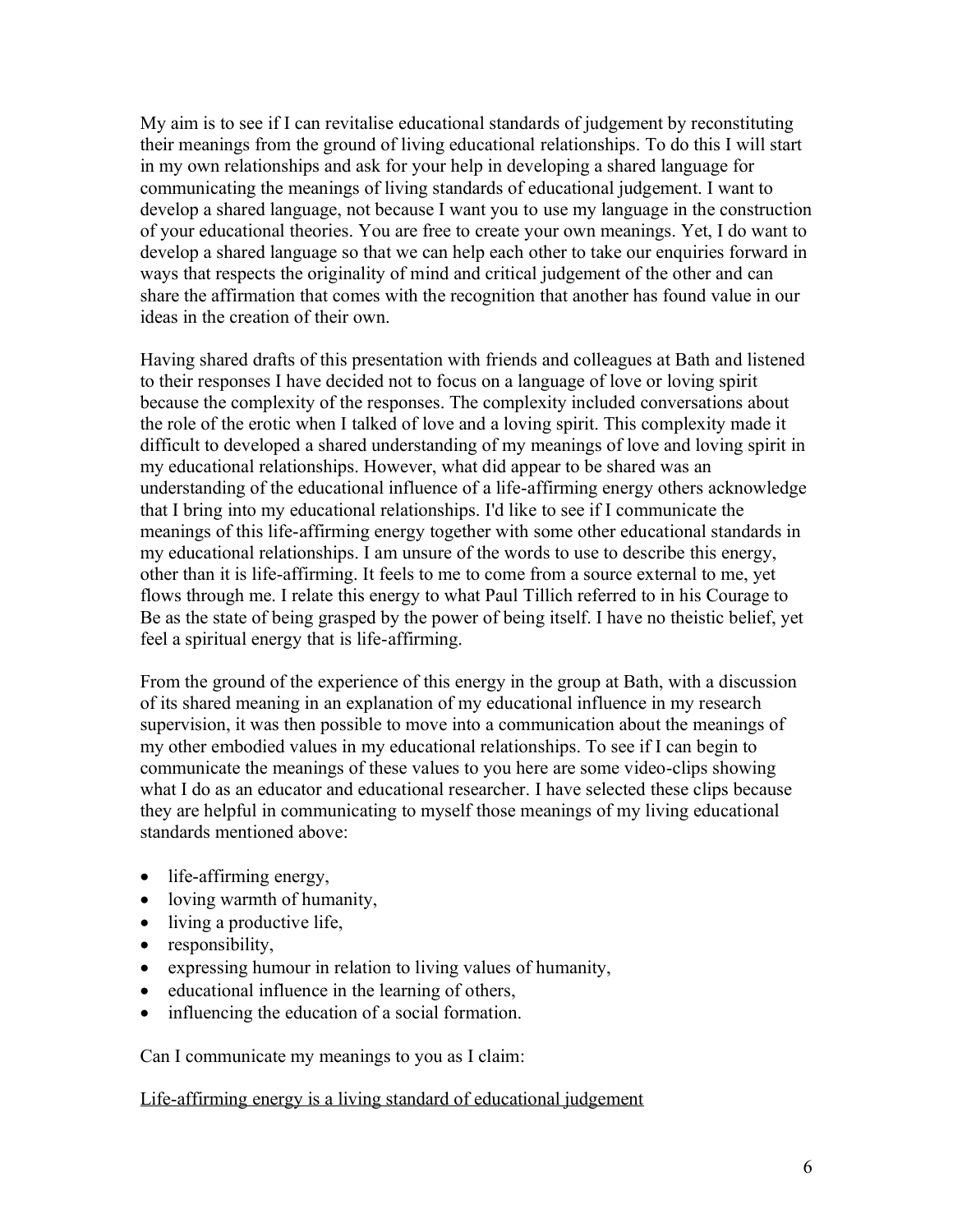My life-affirming energy has been important to me in explaining why I sustain my enthusiasm and commitment to education as well being included in explanations of my educational influence with others. I want to explore the possibility that this energy, expressed in my educational relationships, is a communicable, living educational standard of judgement.

I am hopeful that you can feel my life-affirming energy in the here and now, with you. I have been looking forward to this gathering because, Jean working with her colleagues, has brought together individuals whose life-affirming energy I have felt as I have seen your presentations in other contexts, talked with you and read your writings. Here is a brief clip that communicates to me the life-affirming energy I think that I bring into my educational relationships. It is a clip in which I am reading the Abstract of a draft Ed.D thesis of Ram Punia (Appendix). I am feeling this energy through Ram's words which are the synthesis of some 6 years doctoral enquiry. Moira Laidlaw video-taped the tutorial and her responses to the experience are in the notes to this paper.

As well as a life-affirming energy I also hope and believe that I bring into my educational relationships a loving warmth of humanity.

## A loving warmth of humanity is a living educational standard of judgement.

I worked with Martin Dobson in the School of Education at Bath for some 20 years. He died from cancer last year. He brought what I experienced as a loving warmth of humanity into his relationships. I'm hopeful that I continue to carry my experience of his humanity into my own educational relationships and living standards of judgement. I connect my life-affirming energy and loving warmth of humanity to my desire to live a productive life in education. Since Martin's death I have signed my e-mails, Love Jack with the following 'signature' in recognition of my desire to express the loving warmth of humanity I experienced in my day to day relationship from and with him. -----------------------------------------------------------------

A colleague, Martin Dobson, died last year at the age of 52 and the last thing he said to me was 'Give my Love to the Department'. In the 20 years I'd worked with Martin it was his loving warmth of humanity that I recall with great life affirming pleasure and I'm hoping that in Love Jack we can continue share this value of common humanity.

Living a productive life is an educational standard of judgement

Here is an example of an acknowledgement in a masters dissertation from a teacherresearcher:

*"Last but not least, I want to thank my supervisor, Jack Whitehead, who persuaded me that I had my own personally meaningful story to tell about my journey as an educational action researcher."*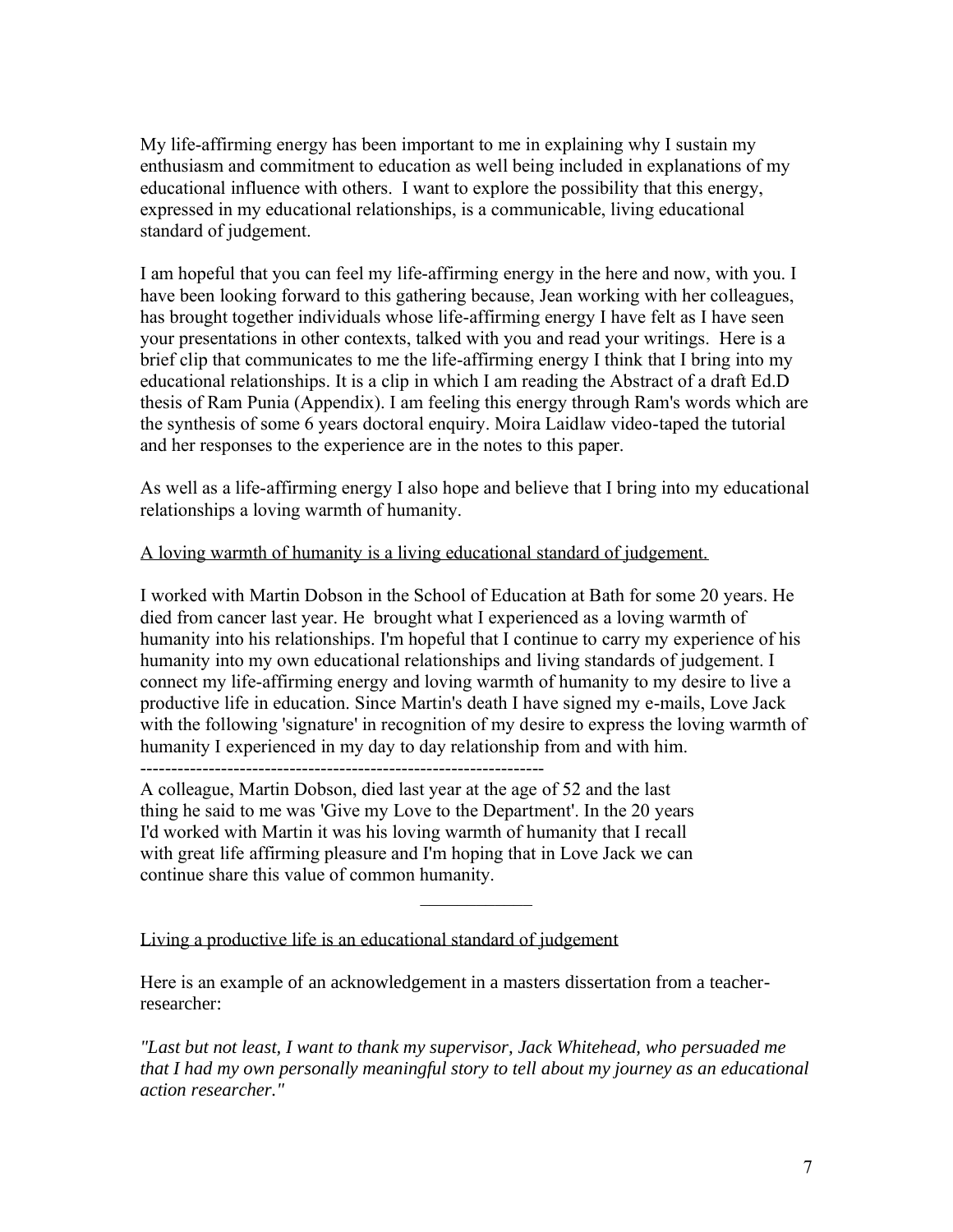What I mean by living a productive life is related to my understanding of what it means for me to create something that is found useful by another as they create meaning and purpose in their own lives.

In the creation and sharing of my ideas on the nature of living educational theory I hope that I have twice affirmed myself and another. Speaking directly to those I am influencing in my educational relationships as a research supervisor and tutor I say that:

In the creation of my living educational theories I have produced accounts of my learning that have objectified my individuality and its particularity In the course of this activity I have experienced the pleasure of feeling of knowing myself in living a productive life.

In your satisfaction and your use of my creation I experience the direct and conscious satisfaction that my work has satisfied your human need to know yourself and live a productive life. In my use of what you produce I hope you experience a similar affirmation.

Speaking from the ground of my educational relationships I seek to influence the learning of others as their originality and critical judgement mediate between themselves, the species and what I do. My hope is that they value my educational influence as they give a form to their own lives in their productive work. I believe that in pedagogising the creation and testing of our own living educational theories we are contributing to the education of the social formations in which we live and work*.* 

I could not have articulated this standard of living a productive life without Richard Bernstein's references to the early writings of Karl Marx on what it means to produce something as a human being (Bernstein, p. 48, 1971).

One of the ways I seek to extend the influence of living educational theories is through my educational relationships. In these relationships I want to exercise responsibility in ensuring that I am not imposing my ideas on others. For me to recognise my relationships as educational what I do must be mediated freely through the originality of mind and critical judgement in the other's learning.

## Responsibility is a living standard of educational judgement

In these clips I see myself working with my sense of responsibility as an educator to support teacher-researchers in the successful completion of their educational enquiry and methods of educational enquiry master's units at John Bentley School in Wiltshire. These units are part of a continuing professional development masters programme of the Department of Education of the University of Bath. I want to stress that I am working for myself (as well as for others and for the education of social formations) in the sense that the meaning and purpose I give to my life is intimately connected to my belief that I am living a productive life in my vocation of education. Fulfilling my responsibility includes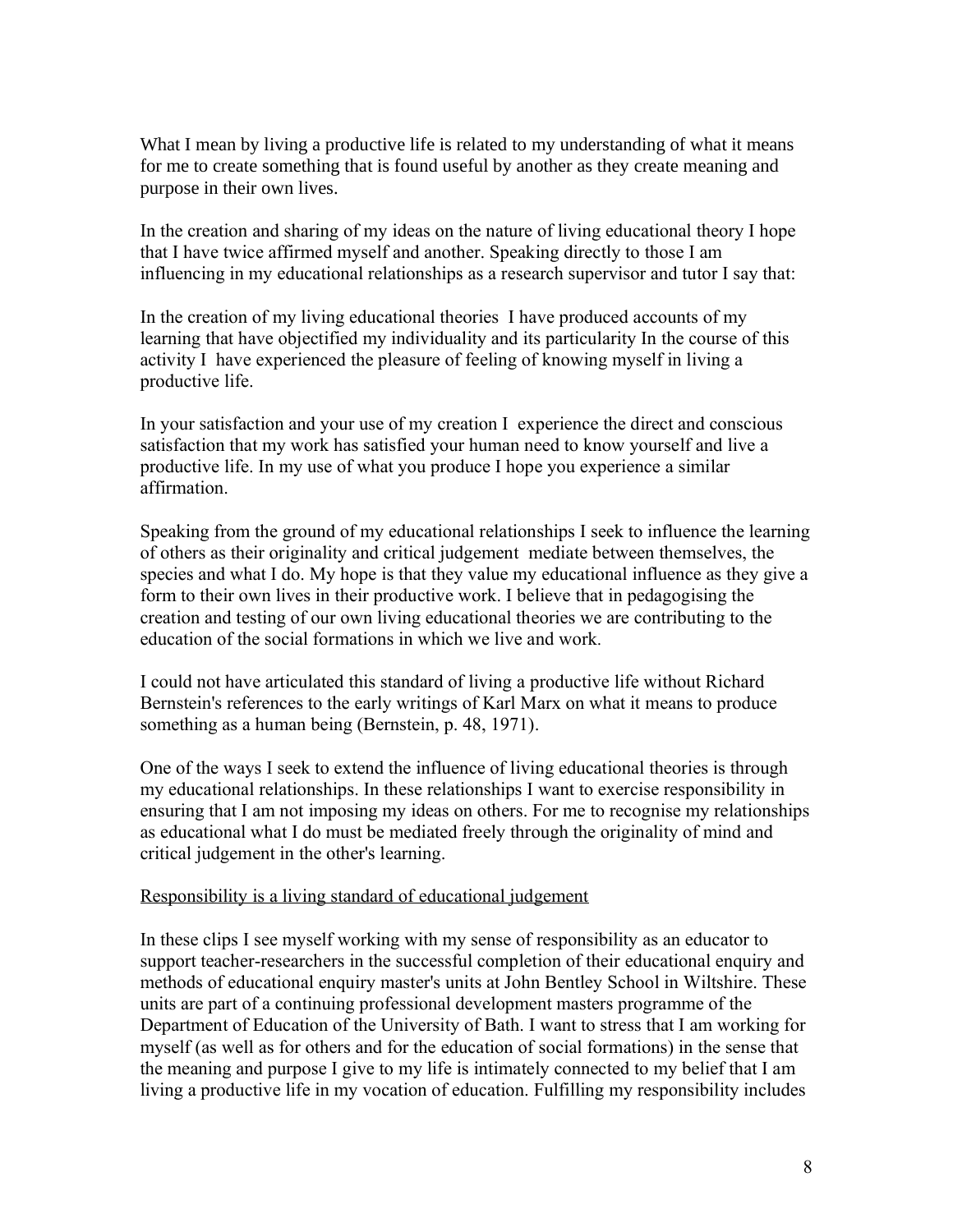supporting the teacher-researchers in creatively complying with the University's standards of judgement of:

*i) Made critical use of literature, professional experience and, where appropriate, knowledge from other sources, to inform the focus and methodology of the study or enquiry.*

*ii) Made appropriate critical use of the literature and, where appropriate, knowledge from other sources, in the development of the study or enquiry and its conclusions.*

*iii) Demonstrated an ability to identify and categorise issues, and to undertake an educational study or enquiry in an appropriately critical, original, and balanced fashion.*

*iv) Demonstrated an ability to analyse, interpret and critique findings and arguments and, where appropriate, to apply these in a reflective manner to the improvement of educational practices.*

You can access the accounts of such teacher-researchers at http://www.actionresearch.net/mastermod.shtml

In the next clips I see myself working with my sense of responsibility as an educator in my supervision/support of practitioner-researchers as they work towards the successful completion of their doctoral degrees.

Fulfilling my responsibility here also includes supporting the teacher-researchers in creatively complying with the University's standards of judgement of:

- i) originality of mind and critical judgement
- ii) extent and merit of the work
- iii) produced publishable work

I now want to re-look at the clips from the point of view of my responsibility in what I do as an educational researcher who is engaged in the action research self-study enquiry, 'How am I improving what I am doing?' What I see, is influenced by the context of my viewing and I want to explain a little about this context in my life as an educational researcher.

In my Presidential Address to BERA in 1988 (Whitehead, 1989) I argued for the development of research-based professionalism in education. What I had in mind was that professionalism in education could be enhanced through the educational enquiries of teacher-researchers that were focused on questions of improving educational practice in relation to supporting pupils and students to improve their learning. I thought that such questions would not only help to improve practice but also contribute to the professional knowledge-base of education in a way that could serve to enhance the quality of learning in our schools and higher education institutions. I still hold this belief.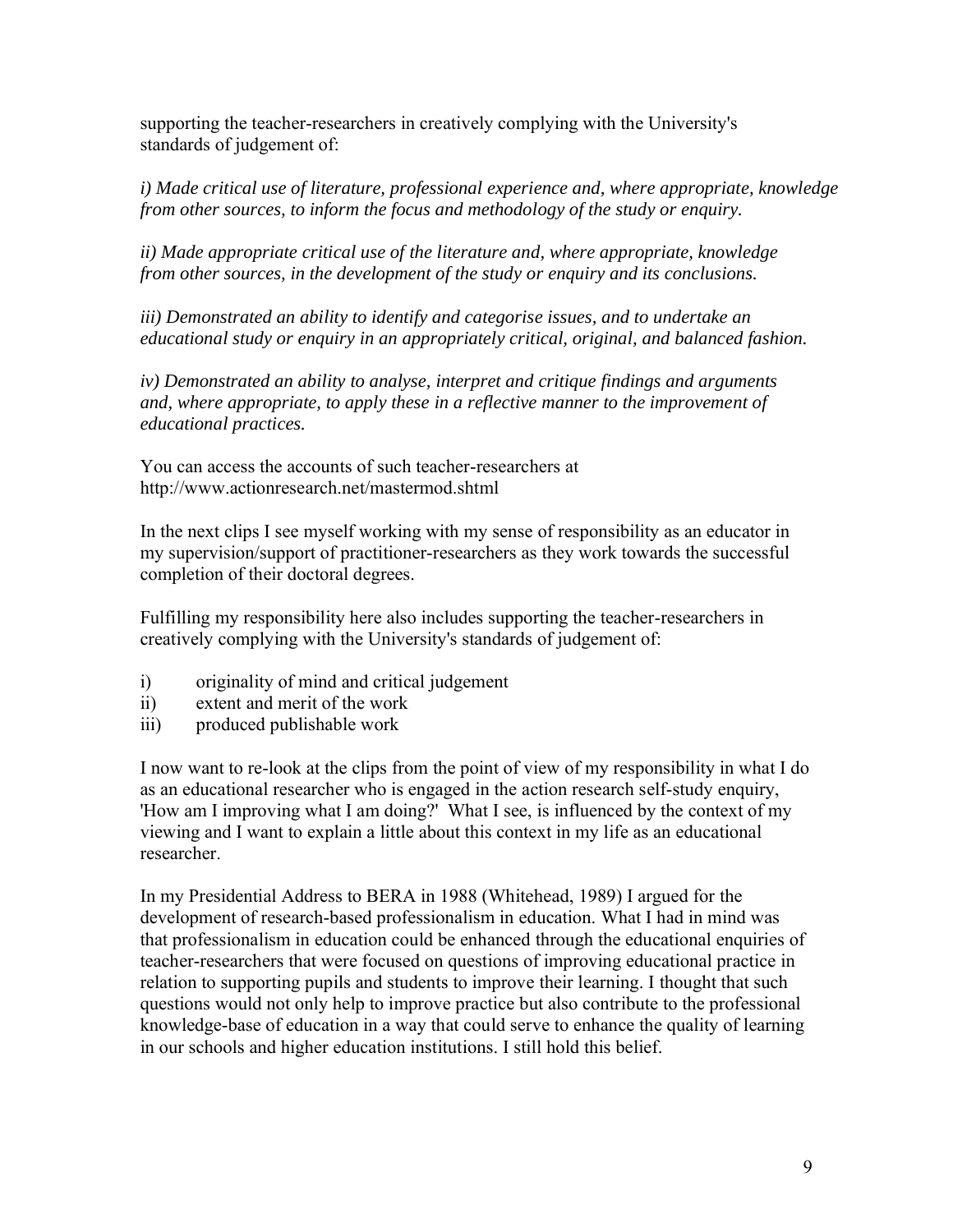In the exercise of responsibility as a standard of judgement in my life as an educational researcher, I think it important to acknowledge the influence of the ideas of others in my own. Some of you at this seminar have worked with me and been part of the development of my ideas. Some of the ideas we have created together and shared in co-enquiries. They have become our ideas (McNiff, 2003). Other ideas have come from people I have not met in person. For example, Ilyenkov (1977) focused my attention on the language of living contradictions in his book on Dialectical Logic. His language helped me to articulate an experience from 1971 of existing as a living contradiction as I watched video-tapes of my classroom practice. These showed me denying the possibilities for enquiry learning in my pupils that I thought I was encouraging! Ilyenkov asked the question, 'if an object exists as a living contradiction what must the thought be that expresses it?'

By asking, researching and answering the question, 'how do I improve my practice?' in which 'I' exists as a living contradiction, I thought that I might answer the question of how to express the life of a living contradiction. Showing that I could explain my learning as I lived through my contradictions and worked at living my values more fully in my practice, led me to the idea that every individual could create and test their own living educational theory as a description and explanation of their own learning through their educational enquiries.

Part of exercising my responsibility as an educational researcher is to present accounts of my research in public forums such as this so that the ideas can be tested for validity. In presenting such accounts I accept a responsibility for expressing, defining and communicating the standards of judgement I use to test the validity of my own claims to knowledge. The exercise of this responsibility has been accompanied by a most necessary sense of humour in the face of power relations that appear to support the truth of power rather than the power of truth as well as other conflicts of value.

# Expressing humour in living values of humanity is a living standard of educational judgement

Gregory Bateson (1980) has related humour to evolution. He says that the mere fact of humour in human relations indicates that multiple typing is essential to human communication. In the absence of logical typing he says that humour would be unnecessary and perhaps could not exist. The significance of the experience of humour I am sharing with you as a standard of educational judgement, through the video-clip, is focused on the multiple typing of white and mixed-race identities.

The expression of the embodied experience of humour through laughter does not appear on any of the recent lists of professional standards of practice for teaching. As an educator I want to emphasise its important in my educational relationships. I am thinking of the humour that erupts spontaneously. If you run the video-clip of Paulus Murray and myself backwards and forwards rapidly I think you will see our laughter. As you listen to the clip you may vicariously experience the humour.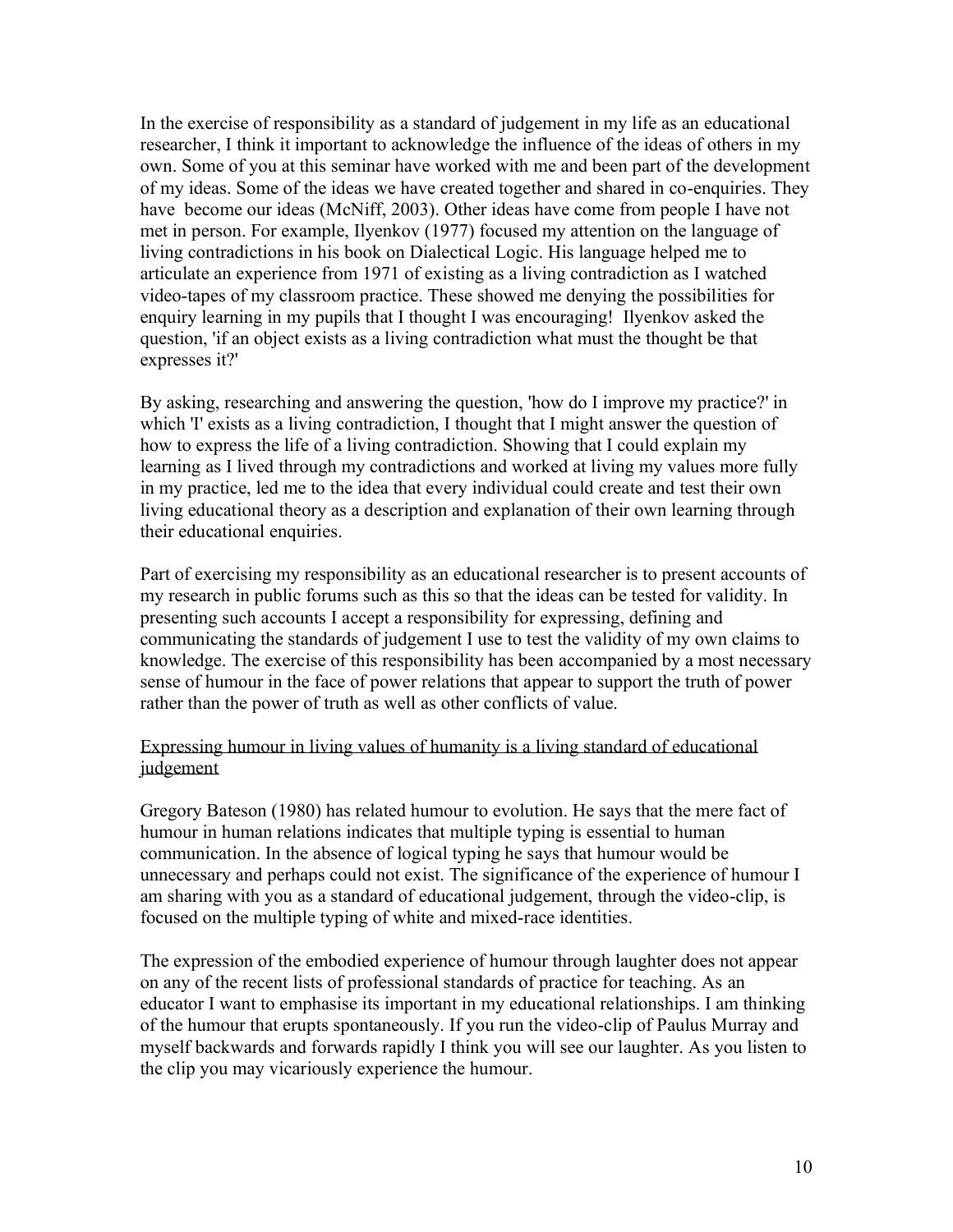Its significance may be understood in terms of Paulus' enquiry into the influence of his mixed race identity in his educative relations with his students. I think we are both sensitive to the pain in Paul's mixed race identity and while we enjoy each others' company and find humour in many things we have not, up to this point, laughed so spontaneously about his mixed-race identity and my white identity. It may help you to appreciate the laughter more if you have the information that Paulus' black father was called Jack, and that Paulus was given away soon after birth because his white mother could not 'pass' Paul as white to her white husband. Through his research into postcolonial theorising I have come to understand the negative connotations that many people of colour attach to their languages of 'Whiteness'. The juxtaposition of Paulus' construction of a positive mixed-race identity in the context of his background and educational relation to his supervisor Jack Whitehead, evoked the humour and laughter.

I don't want to give the impression that the expression of humour in the face of painful experiences is always an appropriate response. Yet, I know that humour has been essential to transcending adversity, especially when faced by the abuse of power in personal and organizational contexts. The expression of humour without learning would not for me be a characteristic of an educational relationship. For me, learning is a necessary condition of education.

## Educational influence in the learning of others is a living educational standard of judgement

What is educational in what I do? I am asking this question in relation to my influence on the learning of those I tutor on continuing professional development programmes or supervise in their research programmes? I think that this learning has been different with each individual and the results and acknowledgements of my influence are in the living theory section of actionresearch.net . I also learn from those I teach, tutor and supervise. One of the most intense learning experiences I can remember was with Kevin Eames towards the end of his Ph.D. programme. During a seminar with colleagues Kevin was explaining the nature of dialectics in his research, when he suddenly realised that the didactic form of his communication was denying the essential nature of dialectics as a process of enquiry. Over a period of some four days involving four taped conversation, Kevin extended and deepened his understanding of dialectics. He documented this learning in his Ph.D., in relation to our conversations and acknowledged the educational influence in what I was saying in terms of his own learning (Whitehead, 1999).

Moira Laidlaw (1996), during my supervision of her doctoral research programme, contributed dramatically to my learning when she demonstrated that my educational standards of judgement were themselves living and changing. Up to this point I had stressed the importance of clarifying the meaning of my values in the course of their emergence in my practice. What I hadn't appreciated was that their clarification was also a process of transforming the embodied values into standards of judgement which themselves were living and being changed in the course of my reflective practice. In response to a draft of this paper and from video-taping an Ed.D. supervision with Ram Punia, an international educator, Moira wrote a most affirming letter about my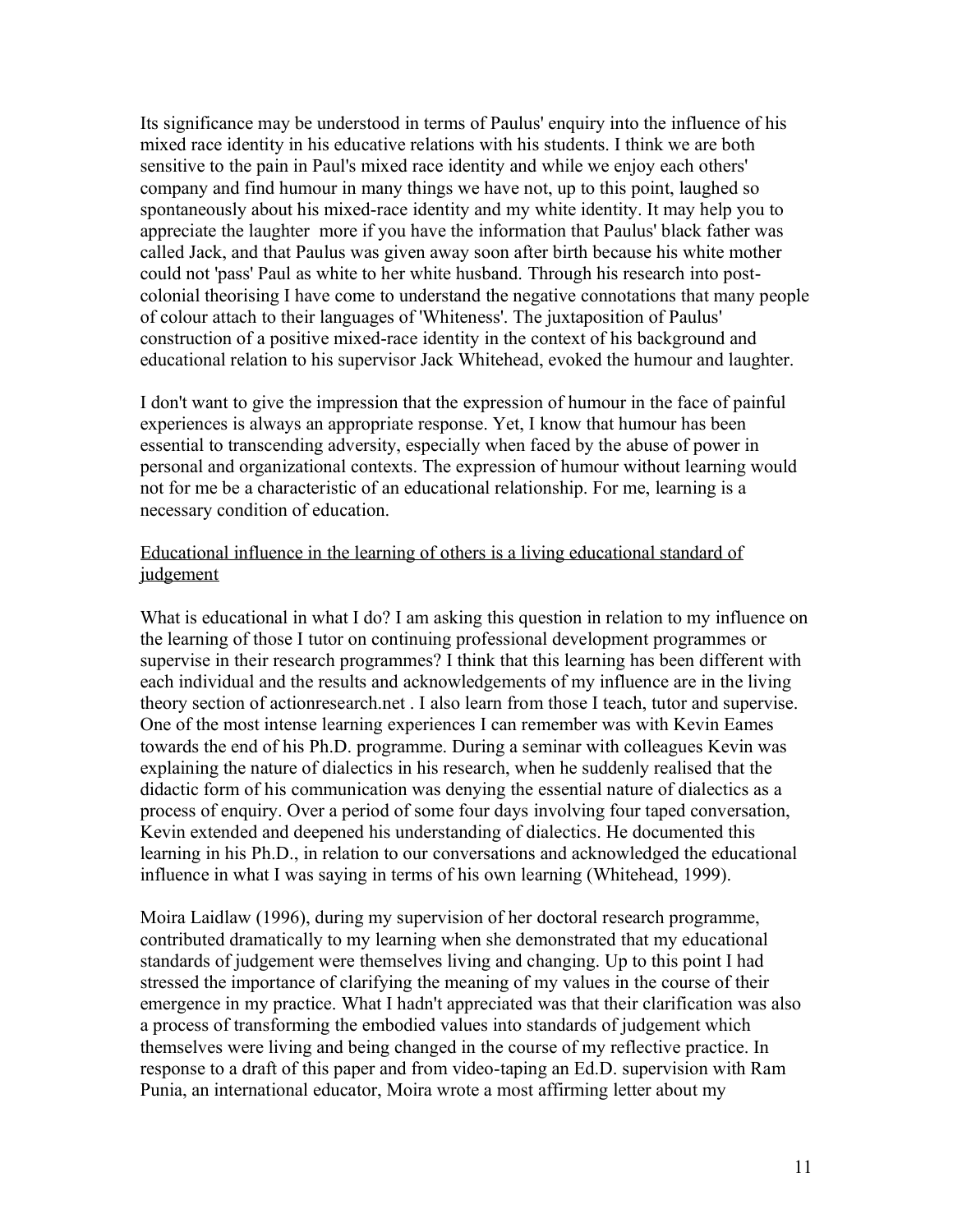educational influence. I have included this in the notes to the paper to show the quality of affirmation about one's educational influence that one can also receive in our educational relationships with colleagues and friends.

Another clear example of my own learning in my supervision of a Ph.D. programme was with Pat D'arcy when she explained, with some emotional intensity, that I always gave her YES/BUT responses and didn't offer her aesthetically engaged and appreciative responses to what she had just produced. As a focus of her research programme was on how to make aesthetically engaged and appreciative responses to the stories of others, I began to see her point but much too slowly for Pat's liking! I think my responses to the narratives of the teacher-researchers I tutor and supervise now benefit from the quality of response Pat showed me how to make.

Influencing the education of individuals through their learning continues to be a focus of my educational practice as well the recognition of my own learning. I am also committed to influencing the education of social formations as an educational standard of judgement.

## Educating a social formation is a living educational standard of judgement.

Some of you will be familiar with the story of my two rejected Ph.Ds on Educational Theory in 1980 and 1982 following the recommendations of the examiners. In 1980, following the first rejection I received a written instruction that I was not permitted to question the judgements of the examiners under any circumstances. Many universities in the UK in the 1980s explicitly refused permission for any question to be raised about the competence of examiners' judgements on research degrees, under any circumstances. By 1991 there had been in movement in the regulations of universities, like Bath, to permit questions to be raised about such judgements on the grounds of bias, prejudice and inadequate assessment.

It is this kind of change in a social order, where educational values are lived more fully in the principles that regulate the order, that I am referring to as a process of educating a social formation.

Another example concerns the assessment criteria used in higher education. In 2001 new criteria were introduced for assessing continuing professional development units for the MA programme in education at the University of Bath. Before 2001 these did not include any reference to improving educational practices. The new criteria include the demonstration of:

*an ability to analyse, interpret and critique findings and arguments and, where appropriate, to apply these in a reflective manner to the improvement of educational practices.*

It is the move from the omission before 1991 of an assessment criterion that included the improvement of educational practices to the inclusion of this criterion that I recognise as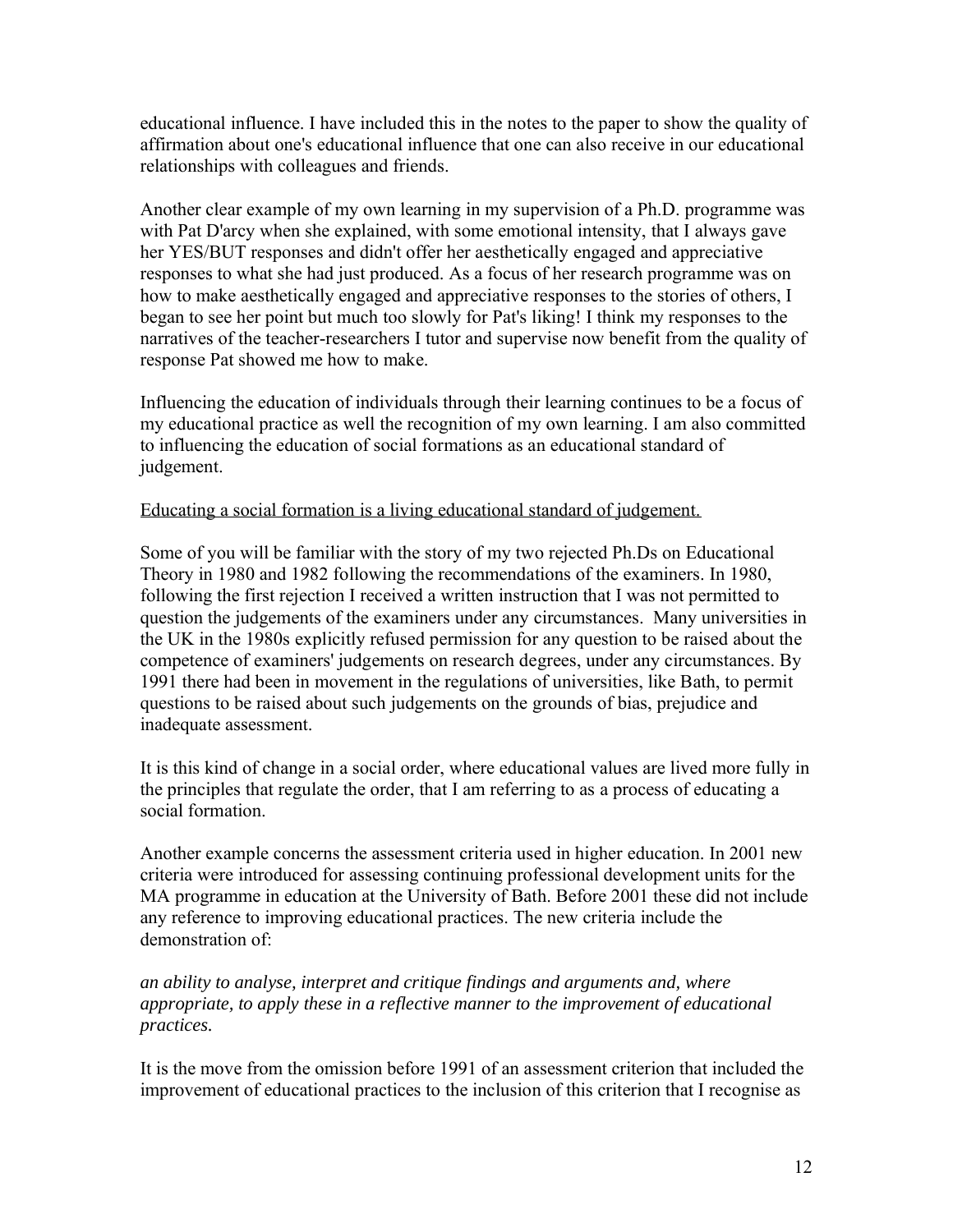the education of a social formation. There is a change in a regulation governing a social order that embodies educational values more fully. As the new criteria were being formed, I argued both that improving educational practice should be included and that 'critical' should be balanced by an equal number of references to 'creative' or original. I think my arguments were sound but the truth of power won the day and, in my judgement, overemphasised the 'critical' at the expense of the 'creative'.

I also want to include the pedagogisation of living educational theories in the knowledgebase and curriculum of the Academy as a living educational standard of judgement in relation to the education of social formations. Maggie Farren at Dublin City University startled me recently. Not, I hasten to add by her capacity to supervise living theory research programmes. Maggie's commitment to her students and the quality of her reflective practice are inspirational. What startled me was that she negotiated some of the usual tensions around differing judgements of action research dissertations as she contributed to the legitimation of living theory texts within three years of supervising higher degrees at Dublin City University. It took me 9 years at the University of Bath! The speed of this legitimation could be due to Maggie's understanding of the importance of developing a pedagogy of the unique (Farren 2003). As I develop this aspect of the standard of influence the education of social formations I use Basil Bernstein's definition of pedagogy in the pedagogisation of living theories:

**Pedagogy** is *a sustained process whereby somebody(s) acquires new forms or develops existing forms of conduct, knowledge, practice and criteria from somebody(s) or something deemed to be an appropriate provider and evaluator - appropriate either from the point of view of the acquirer or by some other body(s) or both* (Bernstein, 2000, p. 78).

I hope that you can appreciate the reasons for my commitment to the pedagogisation of living educational theories in the Academy. As we look around the world and think about our daily experiences in our workplaces and communities, I imagine that it is impossible not to notice that some of the values you and I live by are being violated. I imagine that we also know that we could choose to do something about some of these violations. Others we may not be able to do anything about. But, in the contexts where we can do something to live our values more fully, I am suggesting that the pedagogisation of the creation and testing of our living educational theories as we learn to live our values more fully could contribute to the quality of each others' productive lives and the quality of the social formations in which we live and work. Paul Roberts has made one such contribution in his Ph.D. submission on *'Emerging Selves in Practice: How do I and others create my practice and how does my practice shape me and influence others?'* (Roberts, 2003)

I experience such a contribution to my own life on reading Colin Smith's (2002) paper on *Supporting Teacher and School Development: learning and teaching policies, shared living theories and teacher-research partnerships.* I haven't met Colin, yet felt affirmed in his engagement with my ideas and his creative and critical transformation of these in his own idea of 'sharing living theories'. This idea is contributing to my own learning. I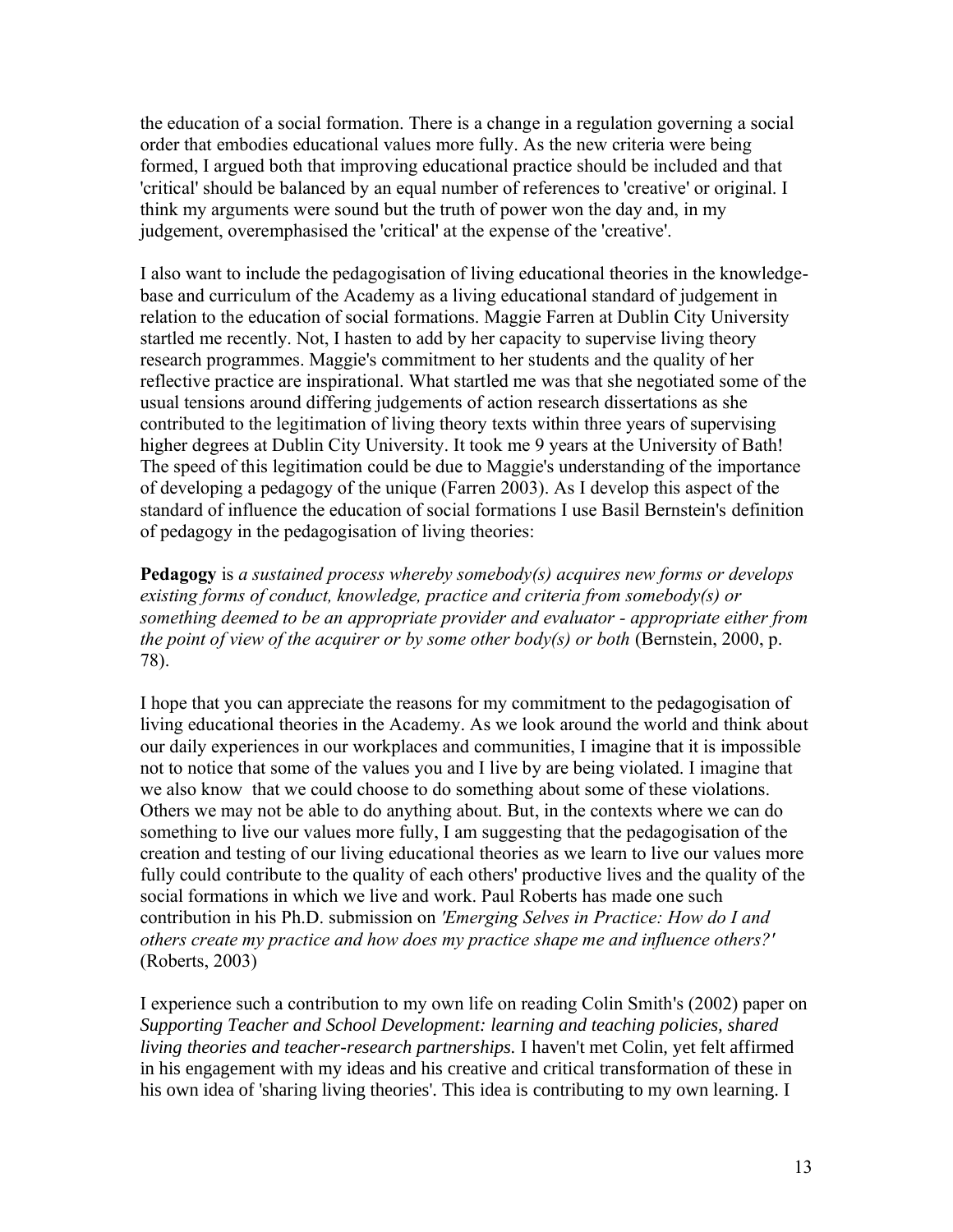was also heartened and affirmed by Philippa Levy's ideas on *Developing 'living theory' in educational informatics* (Levy, 2003)

I felt a similar affirmation with my wife Joan, a Professor of Education and Dean of the Faculty of Education of the University of the West of England. I was delighted and felt affirmed in my productive life, that ideas Jean and I had worked on together, had been integrated in the methodology section of the Brislington Training School Website (2003). This had been supported by Joan through a partnership between Brislington school and the University of the West of England.

You can also see the creative and critical transformations of living educational theories by Jackie Delong in the exercise of her systems influence as a Superintendent of Schools in the Grand Erie District School Board in Ontario and in the publication, with Cheryl Black, of the edited collection on 'Passion in Professional Practice' (Delong and Black, 2002). Other original contributions to living educational theories can be accessed in the living theory section of actionresearch.net. Because of the significance of the work of Paul Murray at the Royal Agricultural College in Cirencester, in pedagogising living theories with a postcolonial intent in the curriculum of a Masters programme, I want to draw your attention to a joint presentation we made at the American Educational Research Association on 'What and Black with White Identities in the Self-Study of Teacher Education Practices (Murray & Whitehead, 2000)

My hope is that we will see the spread of the influence of living educational theories as part of the unfolding masterpieces of our loving spirits. The influence of one such loving spirit on the growth of my educational knowledge in the education of social formations can be appreciated by my movement/transformation towards inclusional ways of being and doing inspired by Alan Rayner (2003b), his art and his ideas. It is a pleasure to conclude this presentation by drawing your attention to Alan's ideas of inclusionality on his web-site (Rayner 2003b) and his insight that:

*"I remember vividly when I first started to do research how much I felt Jack's urge to include an account of (i.e. to take into account - a phrase which doesn't carry the 'testiness' of being 'accountable' to critical external judgement/evaluation) my learning in my descriptions of what I was doing. Because what I was doing was changing all the time (e.g. I was getting better at identifying the organisms with which I was working), so that the data I obtained at 'separate samplings' were not 'strictly comparable'. It is this deliberate taking into account of and communicating ones own subjective learning process which I feel is at the heart of the idea of 'action research' and addresses an inescapably important issue that 'objective research methodologies' deliberately ignore (i.e. I was required to assume that my data from separate samplings were directly comparable even though I knew they couldn't be). And, by the same token, this idea is vital to a transformative co-inquiry in a co-culture. But in an Anti-culture, it feels like feeding ones' babies to the weapons of crass destruction wielded by critics assured of their own infallibility. Love and respect, Alan" (Rayner, 2003c)*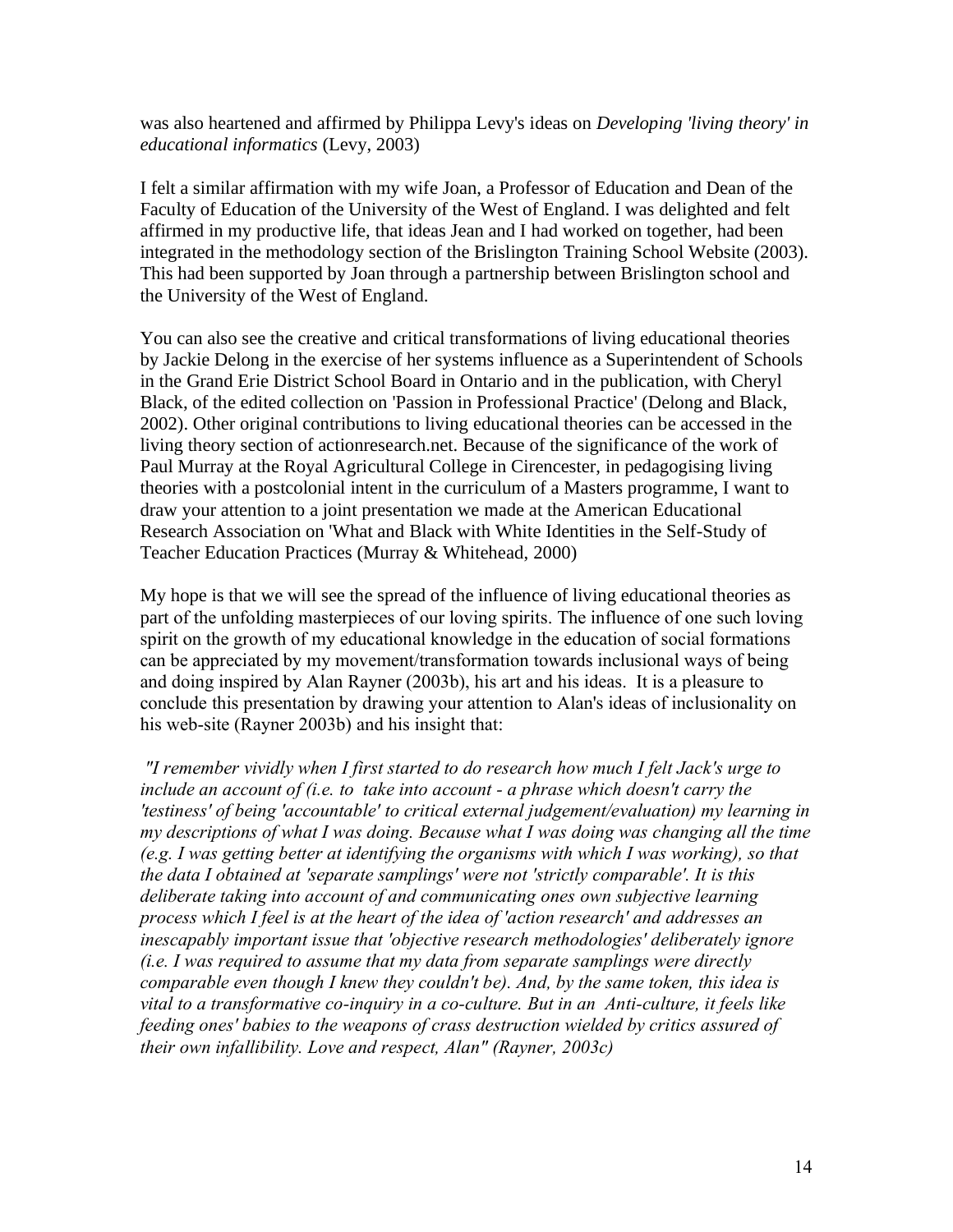And, because of its potential to assist in the education of social formations I will finish with Patricia Shaw's insight from her delightful book on Changing conversations in organizations (Shaw, 2002):

*I have wanted to give much more emphasis to strategic work as the living craft of participating as an intentional sense-maker in conversation after conversation (both public and imagined), encounter after encounter, activity after activity. I want to help us appreciate ourselves as fellow improvisers in ensemble work, constantly constructing the future and our part in it as daily activity as we convene or join or unexpectedly find ourselves in conversations. I have called this a craft because, just as we can learn to conceptualize, to design, to communicate and persuade, we can also learn to participate with imaginative concreteness as co-narrators, joint authors, co-improvisers, and in so doing, locate our competence as leaders differently. Although I have described my own work in terms of a different account of process consultation, what I am saying is as relevant to anyone wanting to think about their participation in organizational life.* (Shaw, 2002, pp. 172-173)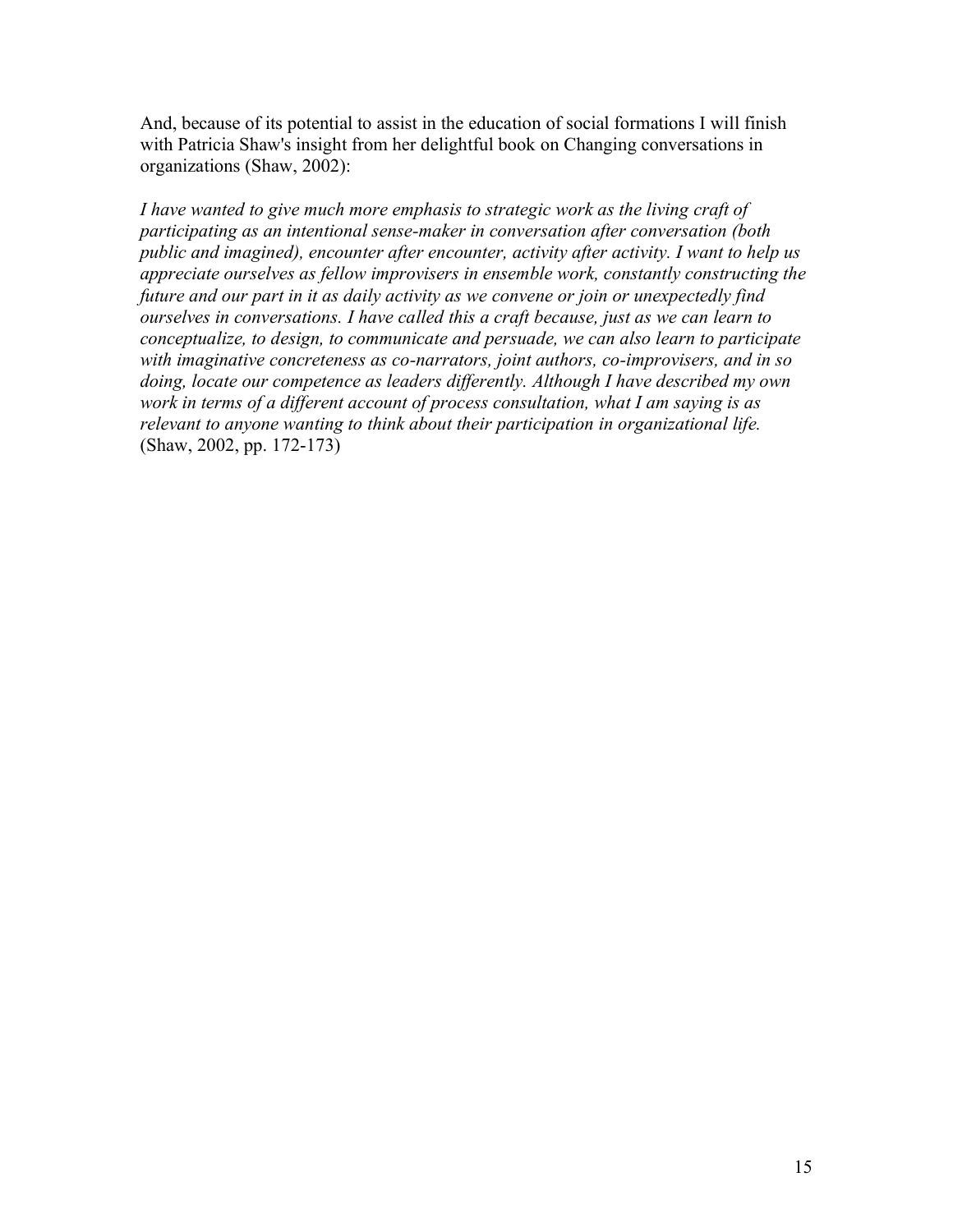#### Notes & Acknowledgements

I am grateful to the responses given to my 'practise' presentations by participants in the group that meets on Monday evenings in the Department of Education of the University of Bath for educational conversation.

I have benefited from the insights that Sarah Fletcher (Fletcher and Whitehead, 2003) brings to her photography and the video-tapes she has made of my teaching, tutoring and research supervision. I am grateful to my other colleagues at Bath, Judi Marshall and Peter Reason in the Centre for Action Research and Professional Practice (CARPP), for sharing their responses to earlier drafts of this paper. I continue to reflect on ideas in Judi's paper on living life as inquiry (Marshall, 1999) and on Peter's capacity to attract people to share in co-operative inquiries (Reason & Rowan, 1999). Without Jean McNiff's unwavering support over 22 years I would not be here today to share the delights of our productive lives in education and the hopes for the future strengthening of our educational relationships. The quality of sustained support I have benefited from includes the experience of being alongside Robyn Pound. Robyn lives with great integrity the values in her epistemology of alongsideness. She developed this epistemology in her living theory doctoral enquiry into her health visiting practice (Pound, 2002). From her perspective of alongsideness, Robyn responded to a previous draft in a way that moved me to modify the text by expressing less direct aggression and anger in my experience of violations of my values of freedom, integrity, democracy and justice and enhancing the invitational quality of the way I express my ways so that readers feel invited to engage creatively with the issues rather than deal first with my powerful negative emotions. In a previous draft I had described University Research Committees asking for the personal pronoun to be removed from a title of an action research enquiry and asking for a guarantee that the subjects would be returned to their original state before the research was carried out! In my 1993 book on the growth of educational knowledge my anger and rage at such violations is directly expressed. Some of this was present in a previous draft of this paper. Robyn describes these as 'old hurt feelings' in a quality of response that communicates to me her own qualities of alongsideness:

*"The only point where there was a hint of disconnection born out of the old hurt feelings (Whitehead, 1993) was in 'a most necessary sense of humour in the face of University Research Committees ...' I felt uncomfortable about this although it was funny when you*  told us. It was as if we, in the in-crowd, can laugh at those who don't know any better. *In that it felt 'othering' as Paulus would say, 'excluding' as Alan might say. Fine in itself by causes a bit of a rift with your 'loving warmth of humanity' I think. It isn't that I am saying you shouldn't name the problem but that in that sentence it didn't feel funny. I would prefer your other examples of spontaneous eruptions of humour, such as with Paulus, where there is shared learning and coming to new understanding amidst reciprocal affirmations of being alive. Beyond the personal affirmation of a good laugh it is the power of connectivity (equality for a moment) that does it for me."*

Following a tutorial on 21 May 2003, with Ram Punia an international educator and Ed.D. researcher, and video-taped by Moira Laidlaw, Moira wrote the following. It is a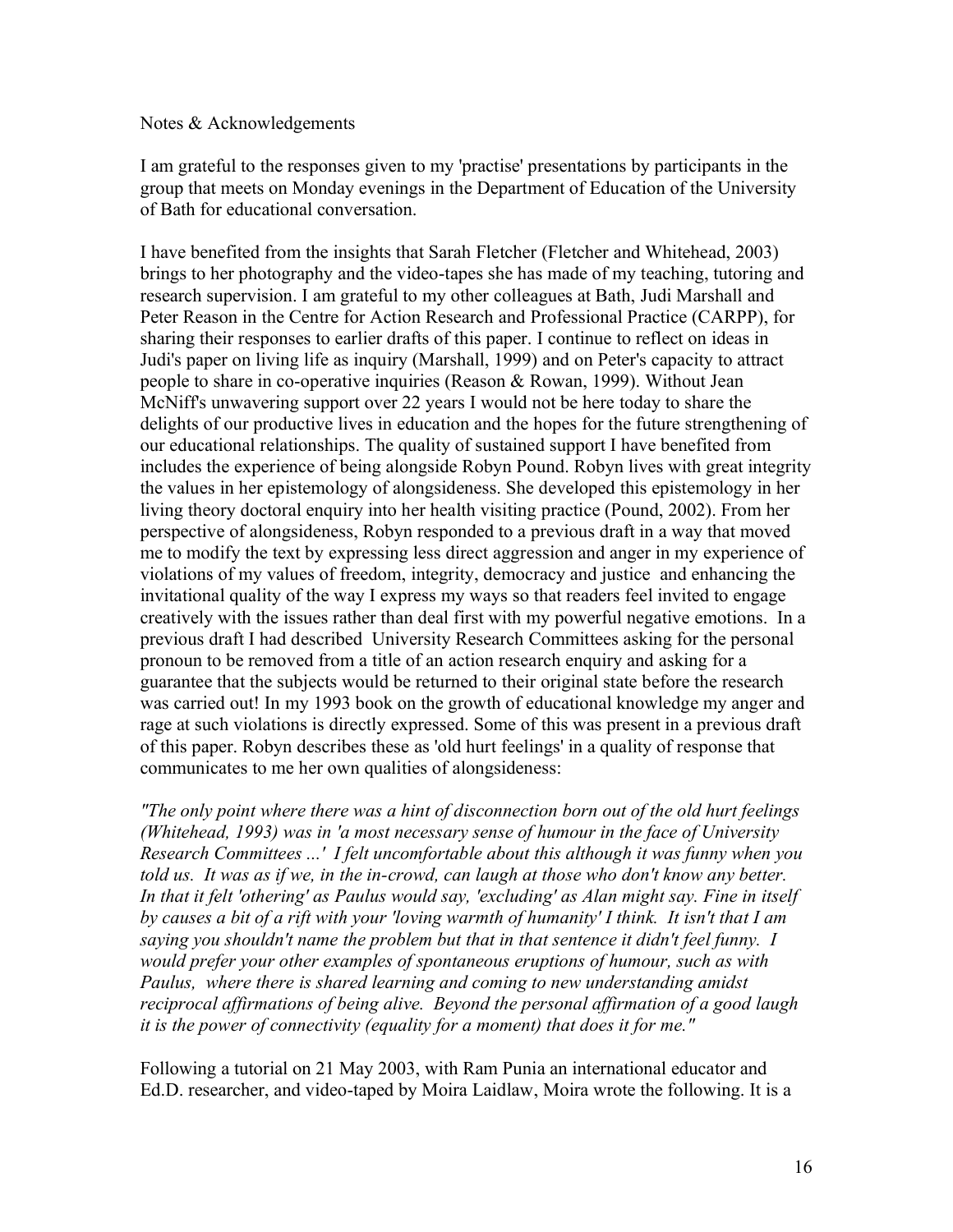most affirming response of what I hope to achieve in my educational relationships. The knowledge that I can, with the creative and critical responses of another, sometimes achieve this is a vital part of my sustained commitment to education.

Date: Fri, 23 May 2003 19:20:23 +0000 From: Moira Laidlaw <moiralaidlaw@hotmail.com> To: a.j.whitehead@bath.ac.uk Subject: integrity

Hi! I wanted to put down in writing what I said yesterday. Use it if it is ever appropriate. The quality which really intrigues me, Jack, about you as an educator, is your integrity. In the sense of wholeness and moral coherence. Which may, as the Tao suggests, be the same thing. The Tao suggests that good is existential coherence and evil is simply absorption with one's own needs, which I think is a lovely description of both. I saw something magical with Ram and you together. And it has to do with that quality of moral coherence and holism. He brought you his thesis as a gift of life, it seems to me. Not a gift to YOU, but to life itself, as a celebration of it. And he was able to express his sense of indebtedness, but again, to the process, to the generative force that you and he had experienced together. Its metaphor is expressed as gratitude to you. What is your genius, Jack, and it is genius, is your capacity to nurture that form of life in others in a way which has this moral coherence and holism. When you enter into an educative relationship and it is a matter of conscious choice, (indeed it has to be) this incurs you holding the other in relation, in such a way that they remain uniquely themselves (whatever that means) and grow towards a more life-affirming place as they try to improve learning. And yet, you don't it seems to me, judge the moral coherence of others in the places where they are. This absence of such confining insights, adds to the integrity you can bring to your educative relationships. It is, (to someone like me who sees and shares something of the gift, but doesn't contain it as you do) to be somewhat miraculous: you exercise judgement with what appears to be uncanny prescience and then wait - for years if necessary. Look how you treated me, how you treat Paul, how you treat Ram, how you bear with the individual being of your students, because the 'rewards' of it are incipiently there - and you can see them already. And this prescience is itself so educational, because it implies such trust in the other, such belief that the other can do it. It is the trust without coercion, which the Tao talks about as being the way itself. The way of what? The life-force itself. And the waiting I mention isn't at all passive. Within this waiting is heated discussion, attentive listening, guiding, nudging here and there, letting be, siting back to enable the space to be grown into, humour, and, dare I say it, love. But the term doesn't matter in some senses. This 'love', Jack, is the life-force itself. You love your work. Of course. You are an integrated expression of that life force and the form it takes in you is education. Which explains (to me at any rate) your careful making of parameters around what constitutes educational boundaries. All part of your moral coherence and consistency. However, an integral part of this is that it will be often interpreted as psychotherapeutic because this life-energy you embody and which you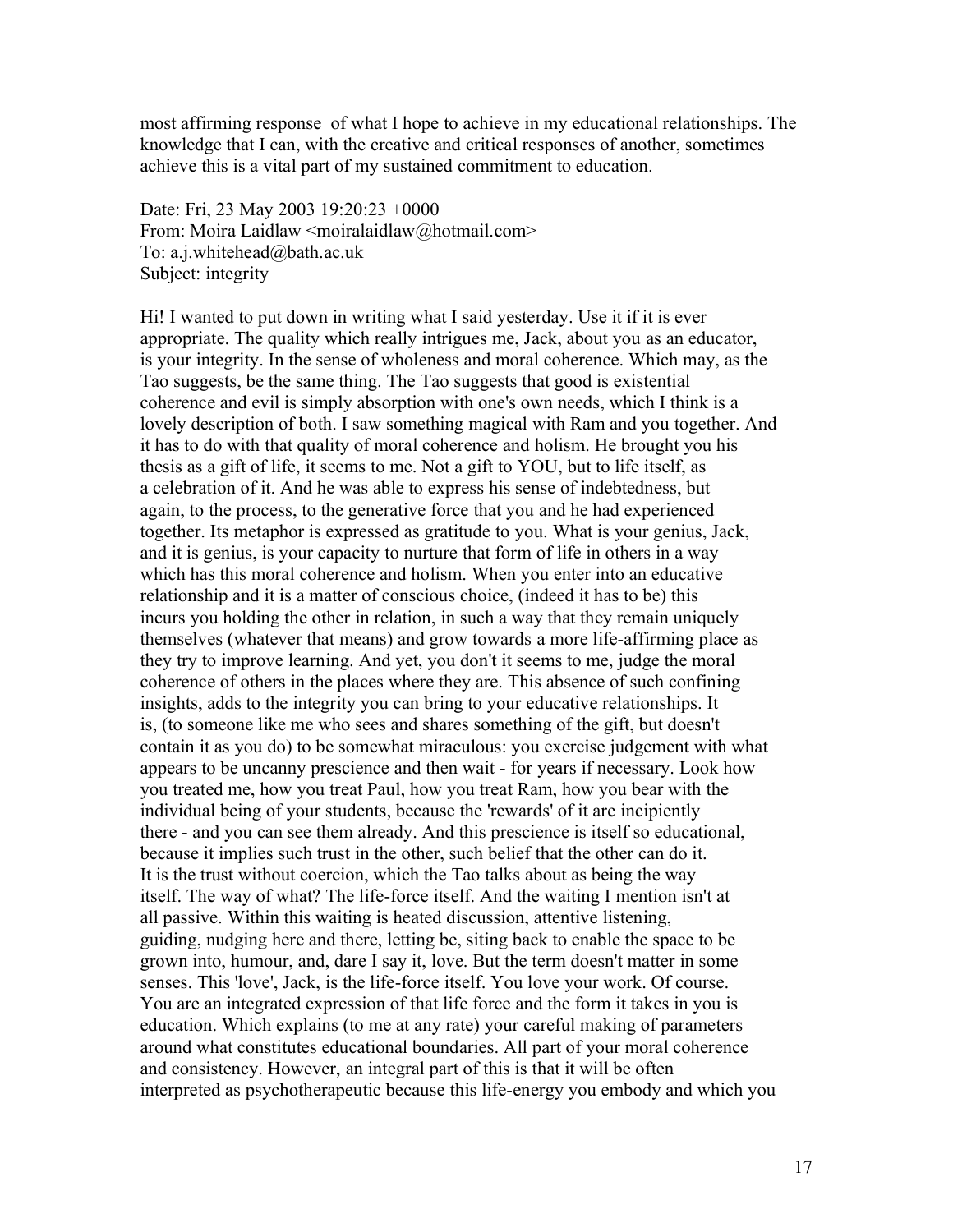encourage others to embody, resonates profoundly with the healthiest aspects of humanity itself, and thus a damaged psyche, like mine, will be enabled to heal itself, at least to a degree. And whereas 'we' might thank you for it, a deeper understanding reveals that of course, through resonating with this healthy life-energy, we lead ourselves into those areas of ourselves which heal from within. This is not at all your aim as an educator, but it seems to me a glorious by-product of your health.

There were moments between you and Ram where life itself seemed to be unfolding in front of my eyes, and I glimpsed human immortality. Those moments were, quite frankly, some of the most beautiful of my life. More glorious than a poem, more uncanny than a Bach cantata, all the more memorable because they were the incarnation of what makes it glorious to be human.

So to thank you, is indeed, irrelevant. You are simply doing what you do. Oh, but Jack, you do it gloriously!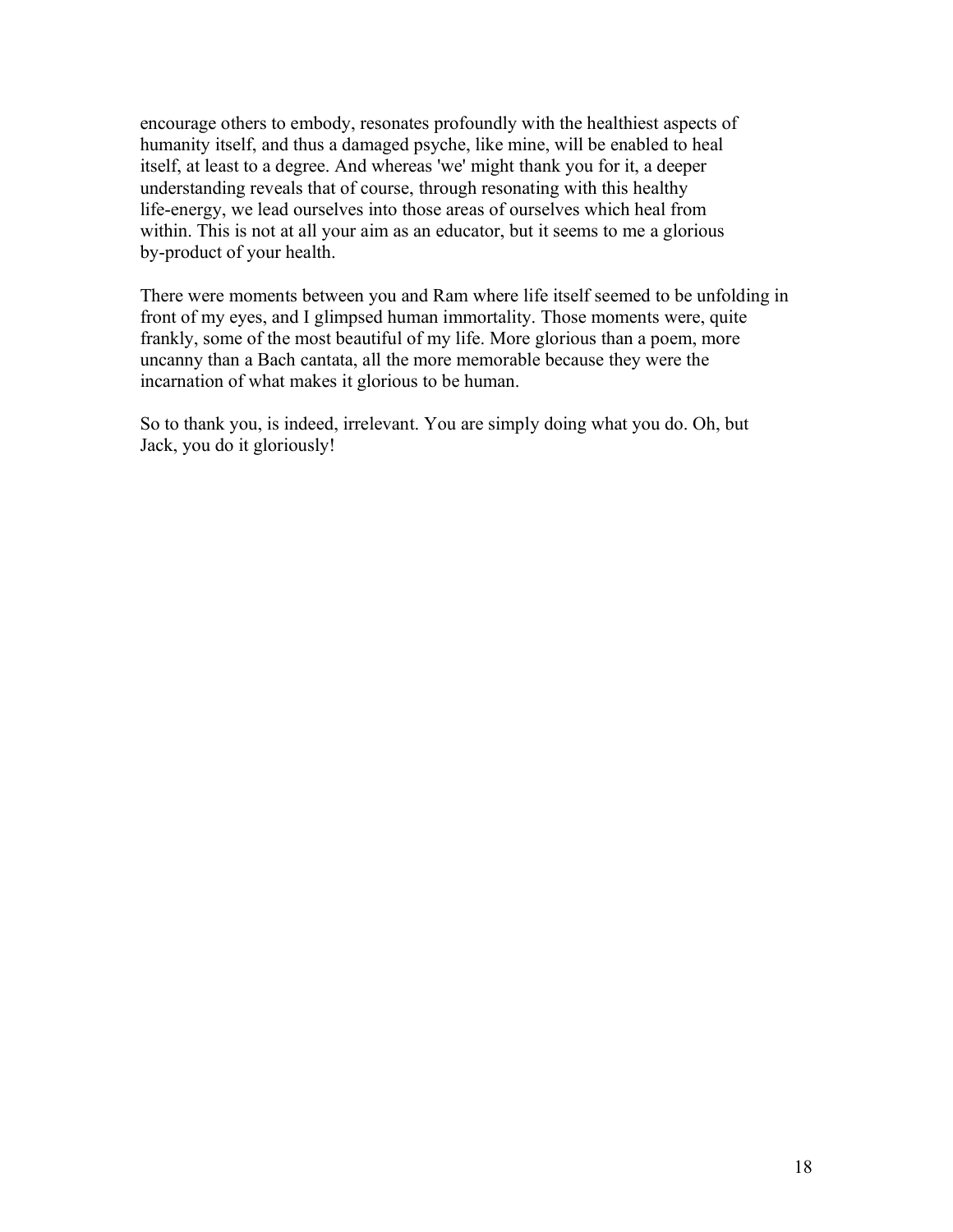Note on Bourdieu's idea of the habitus.

"The habitus, a product of history, produces individual and collective practices – more history – in accordance with the schemes generated by history. It ensures the active presence of past experiences, which, deposited in each organism in the form of schemes of perception, thought and action, tend to guarantee the 'correctness' of practices and their constancy over time, more reliably than all formal rules and explicit norms. This system of dispositions – a present practice that tends to perpetuate itself into the future by reactivation in similarly structured practices, an internal law through which the law of external necessities, irreducible to immediate constraints, is constantly exerted – is the principle of the continuity and regularity which objectivism sees in social practices without being able to account for it: and also of the regulated transformations that cannot be explained either by the extrinsic, instantaneous determinations of mechanical sociologism or by the purely internal but equally instantaneous determination of spontaneist subjectivism. (p. 54)

"Through the habitus, the structure of which it is the product governs practice, not along the paths of a mechanical determinism, but within the constraints and limits initially set on its inventions. This infinite yet strictly limited generative capacity is difficult to understand only so long as one remains locked in the usual antimonies – which the concept of the habitus aims to transcend – of determinism and freedom, conditioning and creativity, consciousness and the unconscious, or the individual and society. Because the habitus is an infinite capacity for generating products – thoughts, perceptions, expressions for actions – whose limits are set by the historically and socially situated conditions of its production, the conditioned and conditional freedom it provides is as remote from creation of unpredictable novelty as it is from simple mechanical reproduction of the original conditions." (p.55)

Bourdieu, P. (1990) The Logic of Practice. Cambridge; Polity.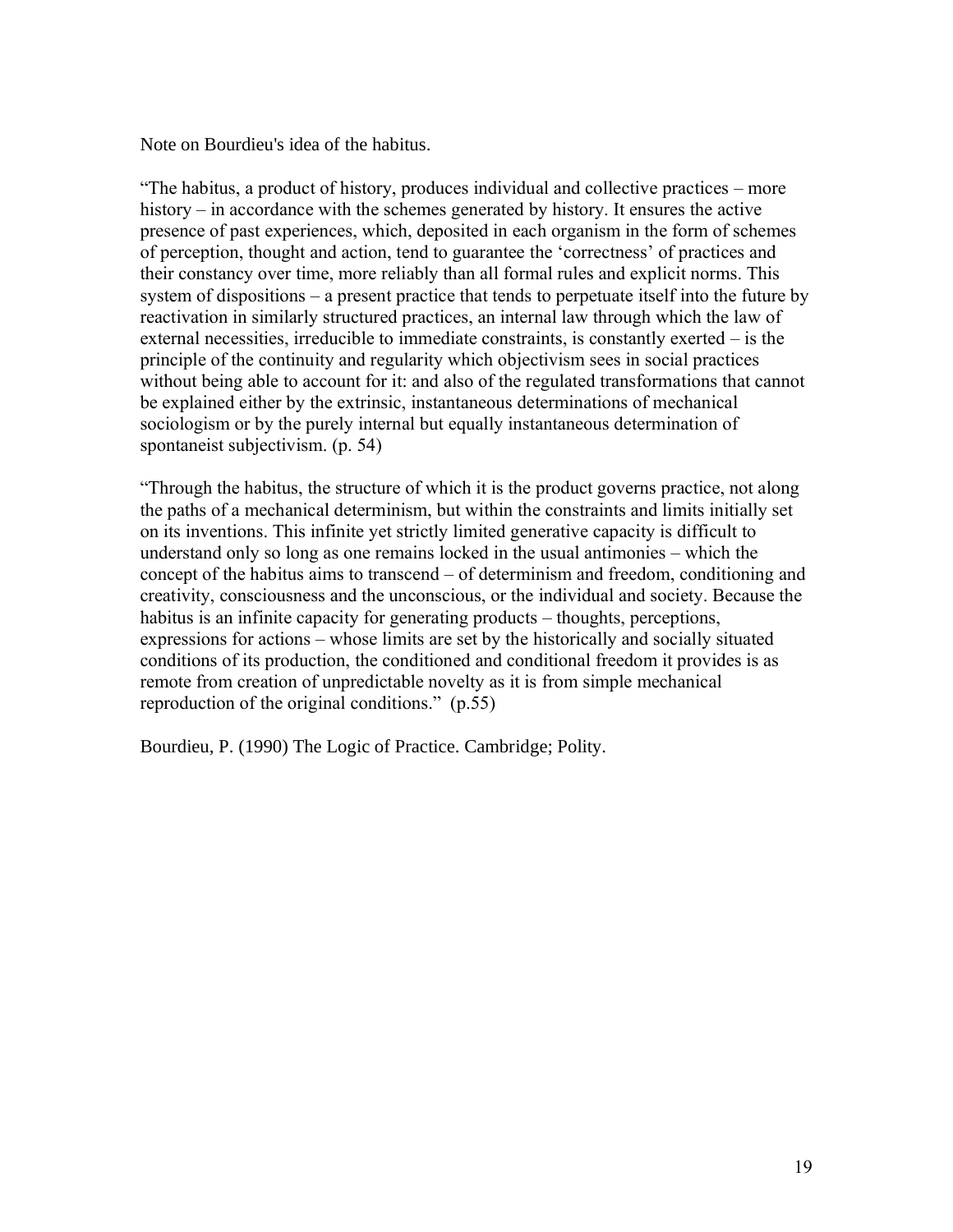## **Appendix**

Draft Abstract of Ram Punia's Ed.D. Thesis -May 2003 MY CV is my curriculum: The Making of an International Educator with SpiritualValues

To share my embodied professional self this self-study aims to develop a discursive consciousness of my lifelong experiences as an international educator with spiritual values. Lifelong learning in vocational education and training (VET) in the Further and Higher Education (FE/HE) sector includes a variety of roles and contexts including a lecturer in Singapore and Sheffield polytechnics; a teacher trainer in Hong Kong; a consultant in Fiji; Western Samoa; Mauritius and a student of EdD at the University of Bath.

The narrative inquiry to explore the nature of my professional self is based on the dialectical relation between the self/I and the external context. Thus my CV became the curriculum of my present self in a variety of roles and contexts. Stories, cases, critical incidents, documentary evidence, literature review, interactions with significant others, academic learning and personal insights are used to produce my living educational theory.

This exploratory inquiry into the nature of my present self makes three professional contributions. Firstly, it provides useful knowledge of the professional development and achievements of a technical teacher, a teacher trainer, an international consultant, a professional educator (Whitehead, 1999), a doctor of education (Boyer 1990; Thorne and Francis 2001) and an organic intellectual/transformative educator (Tickle 2001). Secondly, a new model of curriculum development of life-long learning emerges for professional educators with spiritual values. Thirdly, action research emerges as an additional strategy for the integrated development of international aid, international education and international educators.

The emergent thesis seems to be that there is no life-long learning without a discursive consciousness of one's self. Owning (taking responsibility for the task) and contextualising (developing genuine problems and solutions to benefit the context) are the essential dimensions of a living theory of life-long learning. These dimensions emerged from spiritual belief in unity in diversity in life.

The originality of the contribution of this thesis to the academic and professional knowledge base is how I integrated my spiritual values to enhance the quality of my self and other professional selves as an international educator.

## References

Bateson, G. (1980) Mind and Nature, New York; Bantam.

Bernstein, B. (2000) Pedagogy, Symbolic Control and Identity: Theory, Research, Critique. Lanham, Boulder, NewYork, Oxford; Rowman and Littlefield Publishers, Inc. Bernstein, R. (1971) Praxis and Action, about some of Marx's unpublished notes written in 1844 - p. 48 London; Duckworth.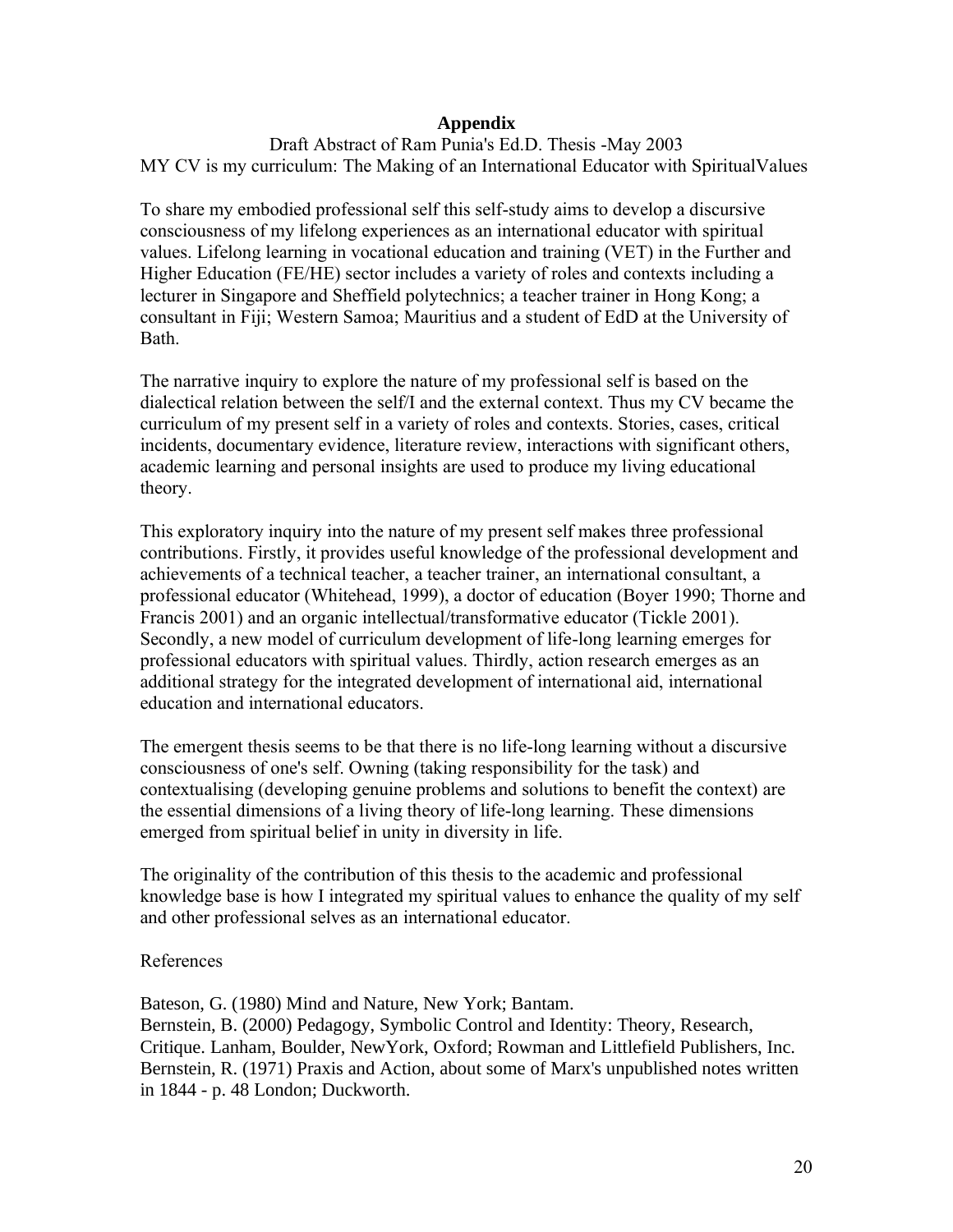Bourdieu, P. (1990) The Logic of Practice. Cambridge; Polity.

Brislington Training School Website (2003) Methodology. Retrieved on 29 May 2003 from http://edu.uwe.ac.uk/projects/TrainingSchool/methodology/action-research.htm Coulter, D. & Wiens, J. (2002) Educational Judgement: Linking the Actor

and the Spectator. Educational Researcher, Vol. 31, No.4, pp. 15-25.

Delong, J. & Black, C. (2002) Passion in Professional Practice II. Brant; Grand Erie District School Board.

Donne, J. (1950) Selected Poems Harmondsworth; Penguin.

Eribon, D. (1989) Michel Foucault , pp. 331-332, London; Faber and Faber Farren, M. (2003) A Pedagogy of the Unique. Retrieved 7th April 2003 from <http://www.computing.dcu.ie/~mfarren/pedagogy.html>

Fletcher, S. & Whitehead, J. (2003) The 'Look' of the teacher: Using DV to improve the professional practice of teaching. In Clarke, A. & Erickson, G. (2003) Teacher Inquiry: Living the research in everyday practice. London: RoutledgeFalmer.

Laidlaw*,* M. (1996) How can I create my own living educational theory as I offer you an account of my educational development? Ph.D. thesis, University of Bath. In the Living Theory Section of [http://www.actionresearch.net](http://www.actionresearch.net/)

Levy, P. (2003) Developing 'living theory' in educational informatics. Retrieved on the 26 May, 2003, from http://homepages.unl.ac.uk/~cookj/alt\_lt/Levy.htm

Hirst, P. (Ed.) (1983) Educational Theory and its Foundation Disciplines. London;RKP McNiff, J., Lomax, P. & Whitehead, J. (2003) You and Your Action Research Project, RoutledgeFalmer (in press)

Marshall, J. (1999) Living Life as Inquiry. Systematic Practice and Action Research 12(2): 155-171. Retrieved on 26 May, 2003, from

<http://www.bath.ac.uk/carpp/judimarshall/LivingLifeasInquiry.pdf>

Murray, P. & Whitehead, J. (2000) White and Black with White Identities in the Self-Study of Teacher Education Practices. Retrieved on the 3 June, 2003 from

http://www.actionresearch.net/writings/A2/aerapj.doc

Okri, B. (2002) Arcadia. London; Weidenfeld & Nicholson.

Pound, R. (2003) How can I improve my health visiting support of parenting? The creation of an alongside epistemology through action enquiry. Ph.D. thesis, University of the West of England. Retrieved 28 May 2003 from

http://www.actionresearch.net/pound.shtml

Pring, R. (2000) Philosophy of Educational Research. London; Continuum, 2000 Rayner, A. (2003a) Sphagnum Moss. Retrieved on the 29 May 2003, from

http://www.bath.ac.uk/~bssadmr/SphagnumMoss.htm

Rayner, A. (2003b) Personal e-mail correspondence 16th May, 2003.

Rayner, A. (2003c) See the ideas and art in the ecological thinker and other sections of <http://www.bath.ac.uk/~bssadmr>

Reason, P. & Rowan, J. (1999) A layperson's guide to co-operative inquiry. Retrieved on 26 May, 2003, from <http://www.bath.ac.uk/carpp/layguide.htm>

Roberts, P. (2003) Emerging Selves in Practice: How do I and others create my practice and how does my practice shape me and influence others? Ph.D. submission, University of Bath, May, 2003.